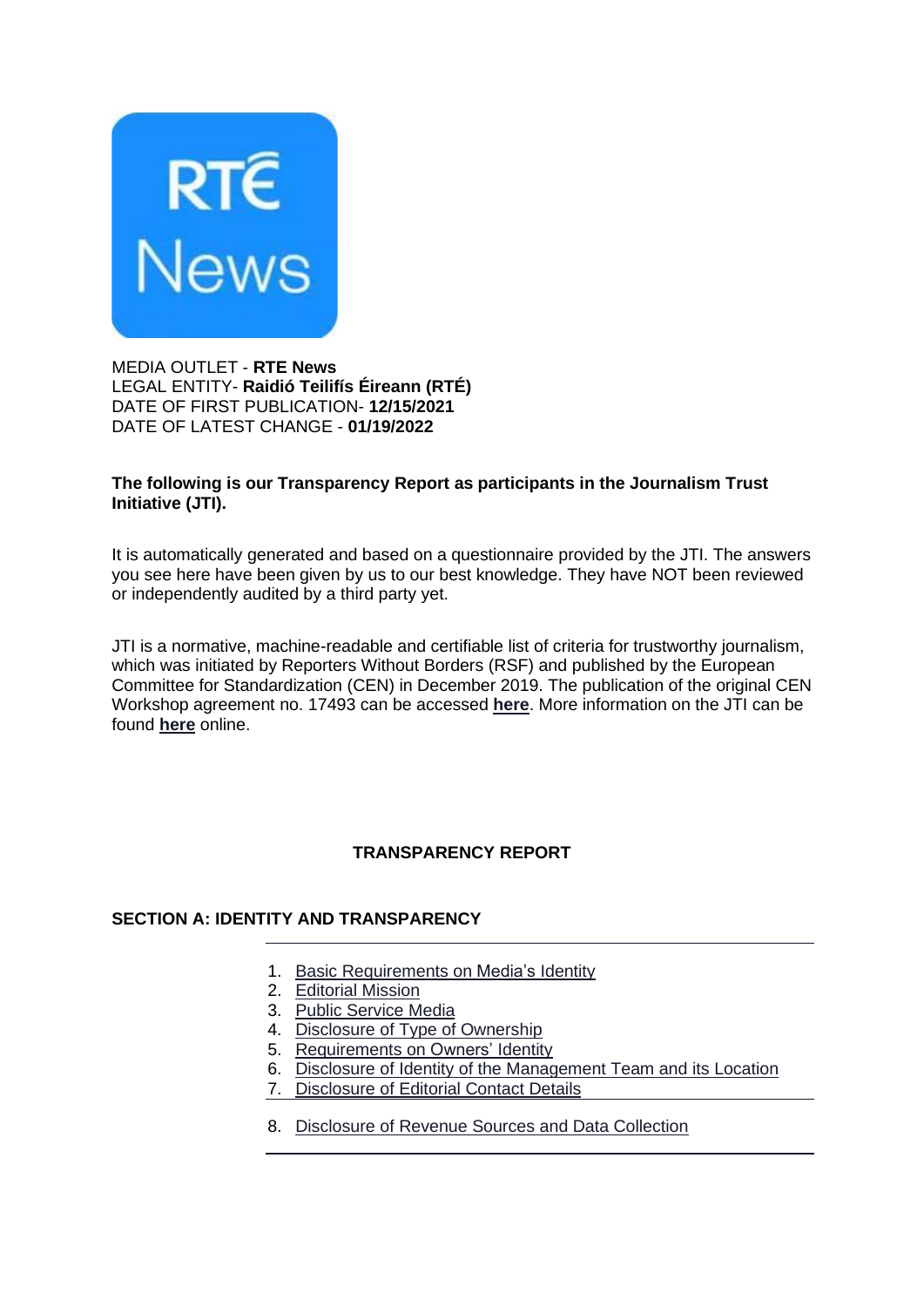### **SECTION B: PROFESSIONALISM AND ACCOUNTABILITY**

- 1. [Accountability](https://www.jti-app.com/report/l2Xqg5RKQ8e3dVG0/9) for Journalism Principles
- 2. [Accuracy](https://www.jti-app.com/report/l2Xqg5RKQ8e3dVG0/10)
- 3. [Responsibility](https://www.jti-app.com/report/l2Xqg5RKQ8e3dVG0/11) for Content Provided by the General Public
- 4. [Responsibility](https://www.jti-app.com/report/l2Xqg5RKQ8e3dVG0/12) for Sources
- 5. [Professionalism](https://www.jti-app.com/report/l2Xqg5RKQ8e3dVG0/13) for Affiliations
- 6. Internal [Accountability](https://www.jti-app.com/report/l2Xqg5RKQ8e3dVG0/14)
- 7. External [Accountability](https://www.jti-app.com/report/l2Xqg5RKQ8e3dVG0/15)
- 8. [Professionalism](https://www.jti-app.com/report/l2Xqg5RKQ8e3dVG0/16) in the Media Outlet
- 9. [Training](https://www.jti-app.com/report/l2Xqg5RKQ8e3dVG0/17)

## **1. BASIC REQUIREMENTS ON MEDIA'S IDENTITY**

### **1.1. LEGAL ENTITY NAME**

The Media Outlet, as Conforming Entity, shall provide the name designating the Legal Entity or entities under which it is conducting business. In some cases, this will be the company or public entity (branch of government, parliament, legally authorised state institution, etc.) that has ultimate legal ownership of the Media Outlet. This usually is the body that would be held liable in a court case. It is the body that enters into transactions such as paying employees and suppliers or receiving funds from readers, viewers, customers, advertisers and other sources of funding.

### **What is the Legal Entity Name?**

Raidió Teilifís Éireann (RTÉ)

### **1.2. CONTACT DETAILS AND IDENTIFIERS**

The contact details that shall be provided are the postal address and both a general telephone number and email address for the Legal Entity or entities designated in clause 1.1 "Legal Entity Name", as well as existing identifiers. *Clarification: This should be the contact details for the Legal Entity. Elsewhere in this document, means of contact for reader, viewer or listener enquiries, editorial input and other purposes are required.*

### **What is the postal address for the Legal Entity?**

Donnybrook 4 Dublin Ireland

**What is the general telephone number for the Legal Entity?** +353 1 2083111

**What is the email address for the Legal Entity?** info@rte.ie

## **Is the Legal Entity required to have a Tax ID, a Registration ID, a DUNS number and/or other identifiers?**

Yes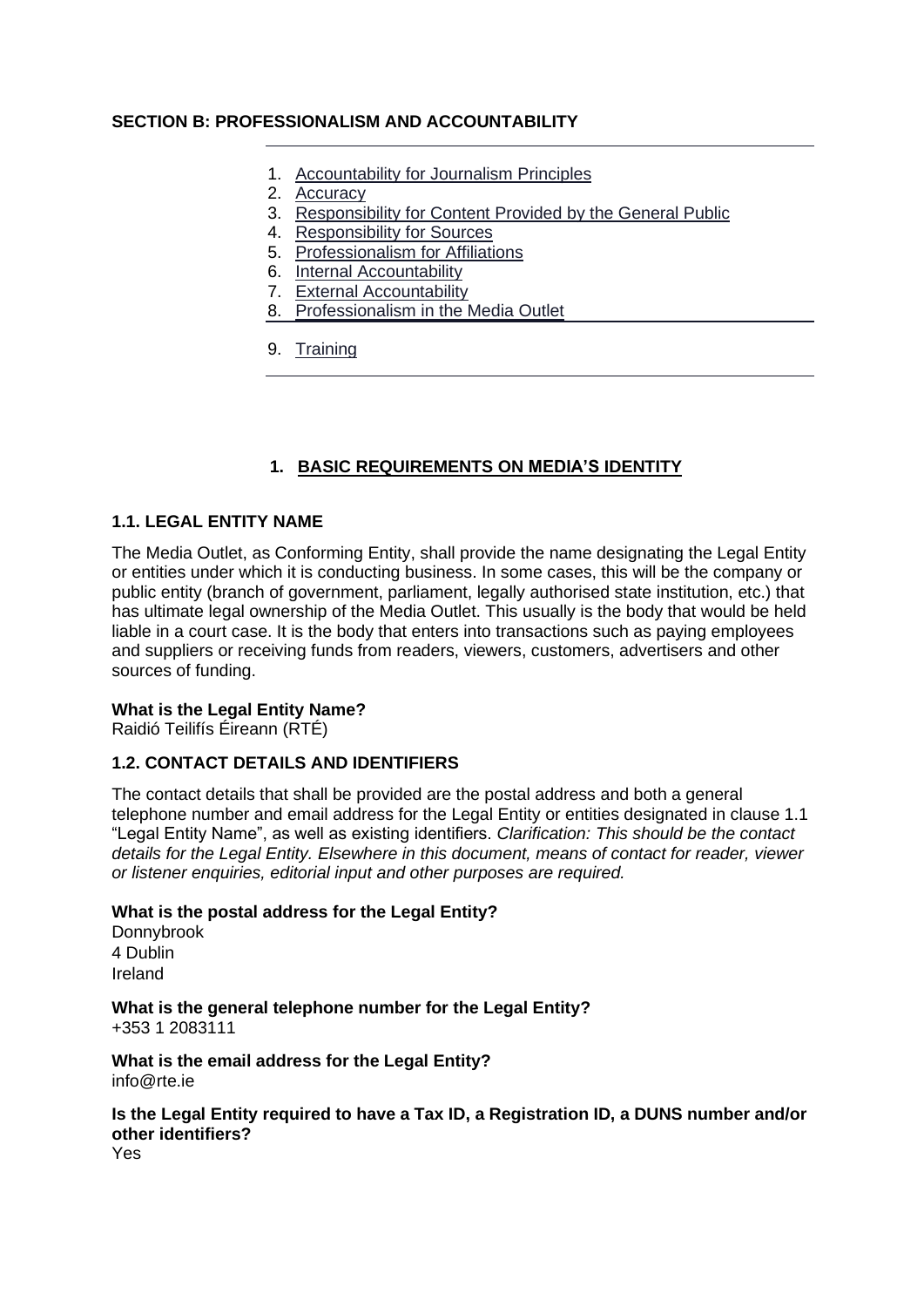#### **What are these IDs for the Legal Entity?** IE8T50578M

#### **Are there any other governmental or other identifiers that a certification body could use to verify the identity of the Legal Entity?** No

### **1.3. DESCRIPTION OF MEDIA OUTLET**

The Conforming Entity shall list all brand names, titles, publication names, etc. under which its Content is published, broadcast, printed or otherwise disseminated to the public or customers. These will be known for this document and this process collectively as the Media Outlet. It is that Media Outlet that will conform with this Journalism Trust Initiative Standard. This is the Conforming Entity. These include all names used on website URLs and on social media accounts, etc.

### **What Brand Name(s), titles, publication names, etc. do you use to publish Content?**

RTE News produces a range of television and radio programmes and online content. Our main radio programmes are Morning Ireland, News at One, This Week and World Report. TV programmes: One O'Clock News, Six One, Nine O'Clock News, Nuacht RTE, The Week In Politics, European Parliament Report, news2day and Leaders Questions. Online content is published on www.rte.ie/news

### **1.4. DISTRIBUTION CHANNELS AND URLS**

The Media Outlet shall list all URLs on which it publishes. If broadcast or audiovisual, the Media Outlet shall list all terrestrial frequencies, satellite, cable, streaming and other platforms on which it is distributed.

#### **Does the Media Outlet publish on any URLs?** Yes

**On what URLs do you publish?** www.rte.ie/news

#### **Does the Media Outlet publish any content on any social media?** Yes

### **What are the social media URLs, handles, addresses or names that you use to publish?**

www.facebook.com/rtenews www.twitter.com/rtenews https://www.instagram.com/rtenews

Tiktok: @rtenews

### **Does the Media Outlet publish any content by broadcasting and/or streaming?** Yes

**What are the terrestrial frequencies, channels, satellite identifiers, other platforms or applications that you use to publish?** RTE One television channel

RTE 2 television channel RTE News television channel RTE Radio 1 88-90FM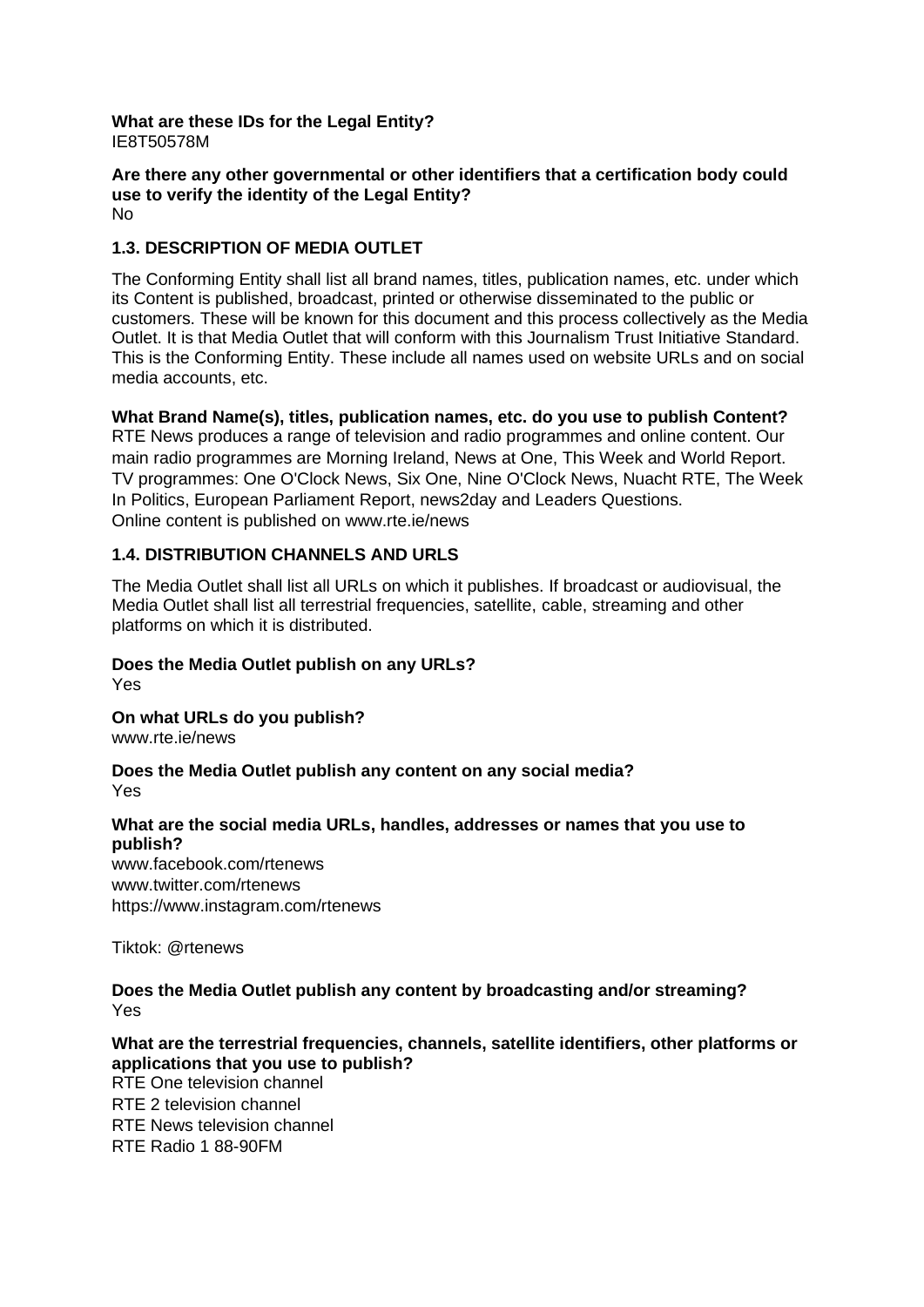RTE 2fm 90-92FM RTE Lyricfm 96.7FM

### **1.5. SAFETY CONCERNS**

The Media Outlet shall at all times keep the safety (including digital safety and cybersecurity) of staff, contributors and owners as a primary concern. If full transparency of contact details or other information might endanger individuals, the Media Outlet shall describe what it can about the legitimate reasons for a lack of disclosure or use of pseudonyms for that purpose. Safety concerns shall not be misused to refrain from disclosure.

## **Do the Media Outlet's Editorial Guidelines state that the safety of all journalists shall be treated as a primary concern?**

Yes

### **If you want to publish additional information, please provide it here.**

RTÉ's editorial values include a commitment to:

- Ensure safety of our staff, contractors and our guests – whether they are visiting an RTÉ building or on assignment around the world.

https://about.rte.ie/wp-content/uploads/2020/07/RTE%CC%81-Journalism-and-Content-Guidelines-2020-English-Published-Version-1.pdf

In addition, RTÉ 2019 Safety Statement states: "RTÉ, in pursuing its objectives as Ireland's Public Service Media, accepts its responsibilities to do all that is reasonably practicable to ensure that activities are managed in a safe manner. As Director-General, my objective is to ensure that we secure and maintain the health, safety and welfare of all employees, contractors, clients, contributors, and members of the public affected by our activities."

#### **Are there any reasons that the Media Outlet has for withholding information on any of the questions as part of this JTI Standard process?** No

### **1.6. LOCATION**

The Media Outlet shall provide the physical address of the headquarters of the legal entity referred to above in 1.1 Legal Entity Name. *Clarification: This is necessary in cases where the address listed in the Contact Details clause (1.2) does not specify a physical location, or where the location designated by the contact details referred to in 1.2 is not the same location as the headquarters. Clause 1.5, Safety Concerns, may be applied.*

# **Is the physical address of the Legal Entity different from the postal address according to question no. 2?**

No

**Do you have a safety-related reason for not providing it?** No

### **1.7. FOUNDING DATE**

The founding date of the Legal Entity referred to in clause 1.1 "Legal Entity Name" shall be specified. If the Media Outlet designated in clause 1.3 "Media Outlet" has a different founding date, the history of former legal entities and their founding dates shall be listed.

**Is the founding date of the Media Outlet (as in clause 1.3. question no. 7) different from that of the Legal Entity (as in clause 1.1. question no. 1)?** No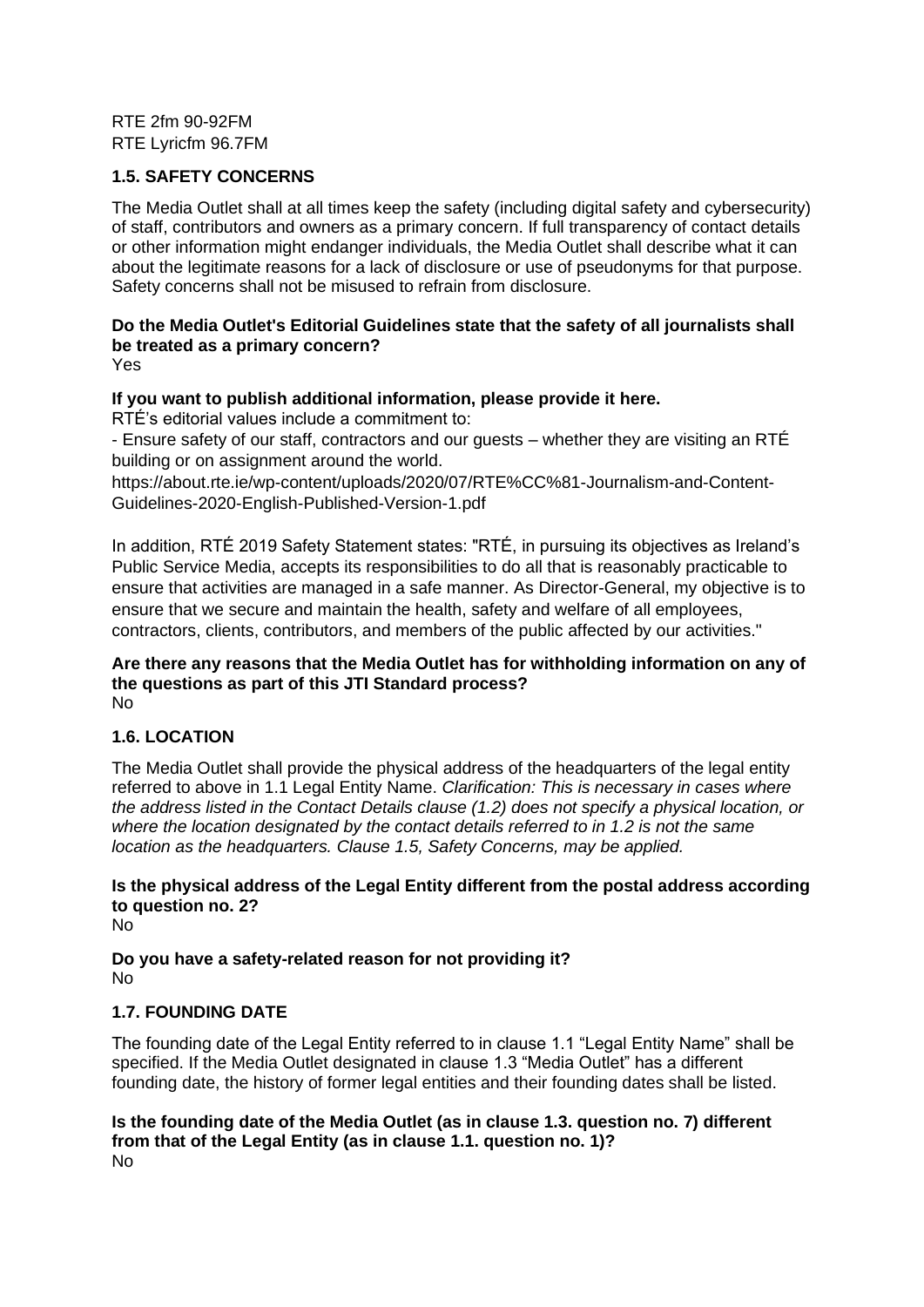# **2. EDITORIAL MISSION**

# **2.1. EDITORIAL MISSION STATEMENT**

The Media Outlet shall disclose its editorial mission statement which shall be consistent with the fundamental ethical principles of trustworthy journalism, and, as described in the Preamble, should incorporate principles of: ethical practice, good governance, self-regulation and Engagement with the public. A Media Outlet shall set out how it proposes to uphold these journalism principles through its Editorial Guidelines and processes which shall include arrangements in relation to internal accountability and of appropriate external accountability (see clauses  $9 - 15$ ). Best practice is to have these arrangements codified and made available publicly.

#### **Does your Media Outlet have an editorial mission statement, or stated set of principles or editorial values?** Yes

### **Provide that statement here.**

RTE News' Journalism Guidelines clearly puts impartiality at the centre of our output.

RTE News output comprises a key part of our content. RTÉ must be the key provider of impartial information to the Irish people. While there is scope for

opinion and expression of personal views, there is a strict obligation within news and current affairs to observe due impartiality. We seek to comply with this obligation in the following ways:

• We gather and present news and information with due impartiality.

• We present a diversity of perspectives so that, over time, no significant strand of thought or belief is either knowingly excluded or disproportionately under- or over-represented.

• We do not state or imply that any perspective is the editorial opinion of RTÉ. RTÉ takes no editorial stance other than its commitment to fundamental democratic principles including the rule of law, freedom of

expression and religion, parliamentary democracy and equality of opportunity.

• We do not misrepresent any perspective.

• We do not unduly favour one perspective over another.

We seek to maintain a balance of opinion that reflects the weight of the evidence, such as the consensus of contemporary scientific knowledge at the time of the broadcast, where this is relevant. This does not exclude alternative views per se. However, we are not obliged to provide a false equivalence.

On a general note, impartiality does not always require that differing opinions be achieved within a single broadcast. There are times when it may not be possible to cover all views in a single broadcast. Impartiality can be achieved within a reasonable period by a balancing contribution that is clearly signposted as such. Fairness does not necessarily require that all options on a subject are addressed or that differing views receive equal time.

In addition RTE has a full mission statement in its annual report.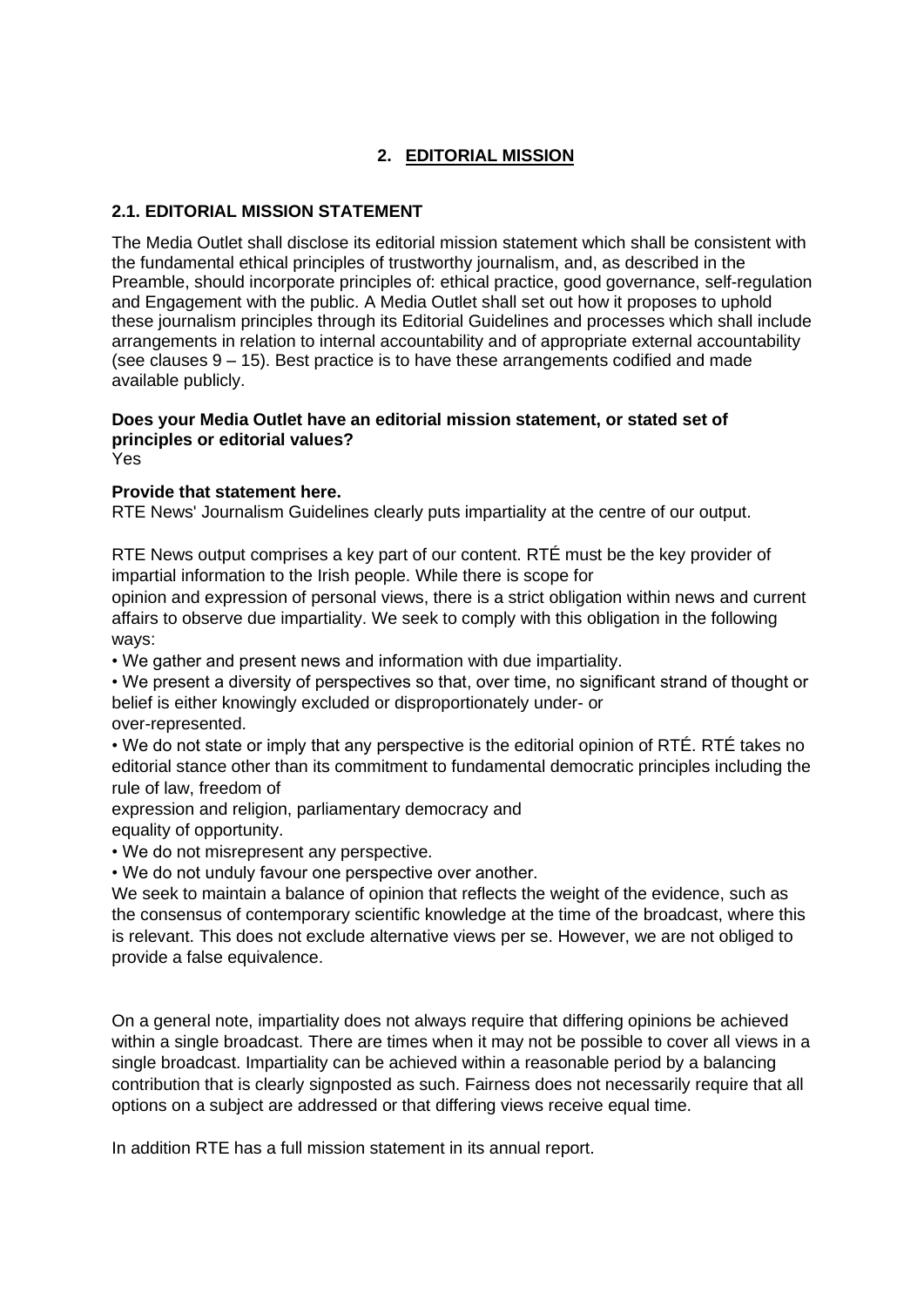https://about.rte.ie/reports-and-policies/annual-reports/

#### **Is that statement posted online?** Yes

### **What is the URL where it is published?**

https://about.rte.ie/wp-content/uploads/2020/07/RTE%CC%81-Journalism-and-Content-Guidelines-2020-English-Published-Version-1.pdf

## **3. PUBLIC SERVICE MEDIA**

### **3.1. PUBLIC SERVICE MEDIA MISSION, GOVERNANCE AND INDEPENDENCE**

The Media Outlet shall describe its public service mission and the legal instrument on which it is based. It shall describe its governance structure, including the role of all relevant governance bodies or organisations (for example, regulator, supervisory board, government/parliament role). It shall state how its financial income is generated and what proportion of its financial resources are totally or partially provided by public funds. It shall state if both external and internal governance measures guarantee its editorial independence.

### **Is the Media Outlet a Public Service Media?**

Yes

### **What is the public service mission for which it is responsible?**

RTE News is part of RTE which has the following mission statement:

Vision:

To champion Irish culture by captivating audiences with trusted, engaging and challenging content; celebrating our country's rich diversity; and cultivating Ireland's talent. Mission:

To enrich Irish life with content that challenges, educates and entertains. Values:

As an organisation and individually, RTÉ will be outward looking, creative, respectful, sustainable and accountable, collaborative and transparent, and will demonstrate the following behaviours: - Outward Looking. Have a deep understanding of its audience and their needs. Invest time and energy in monitoring changes in the media landscape.

- Creative. Be resourceful and innovative in how it makes its content. Be brave, take risks and be willing to learn from failures.

- Respectful. Treat people, including staff and partners, with respect, even when it challenges. Nurture trust by being fair and open about the decisions it makes.

- Sustainable and Accountable. Manage its business in a responsible manner. Be accountable to each other within RTÉ and to audience and stakeholders.

- Collaborative. Work together, bringing the 'One RTÉ' organisation to life. Join forces with partners to meet the needs of RTÉ's audience.

- Transparent. Make decisions openly. Be upfront about the reasons for the actions taken.

**Is this governed by legislation?**

Yes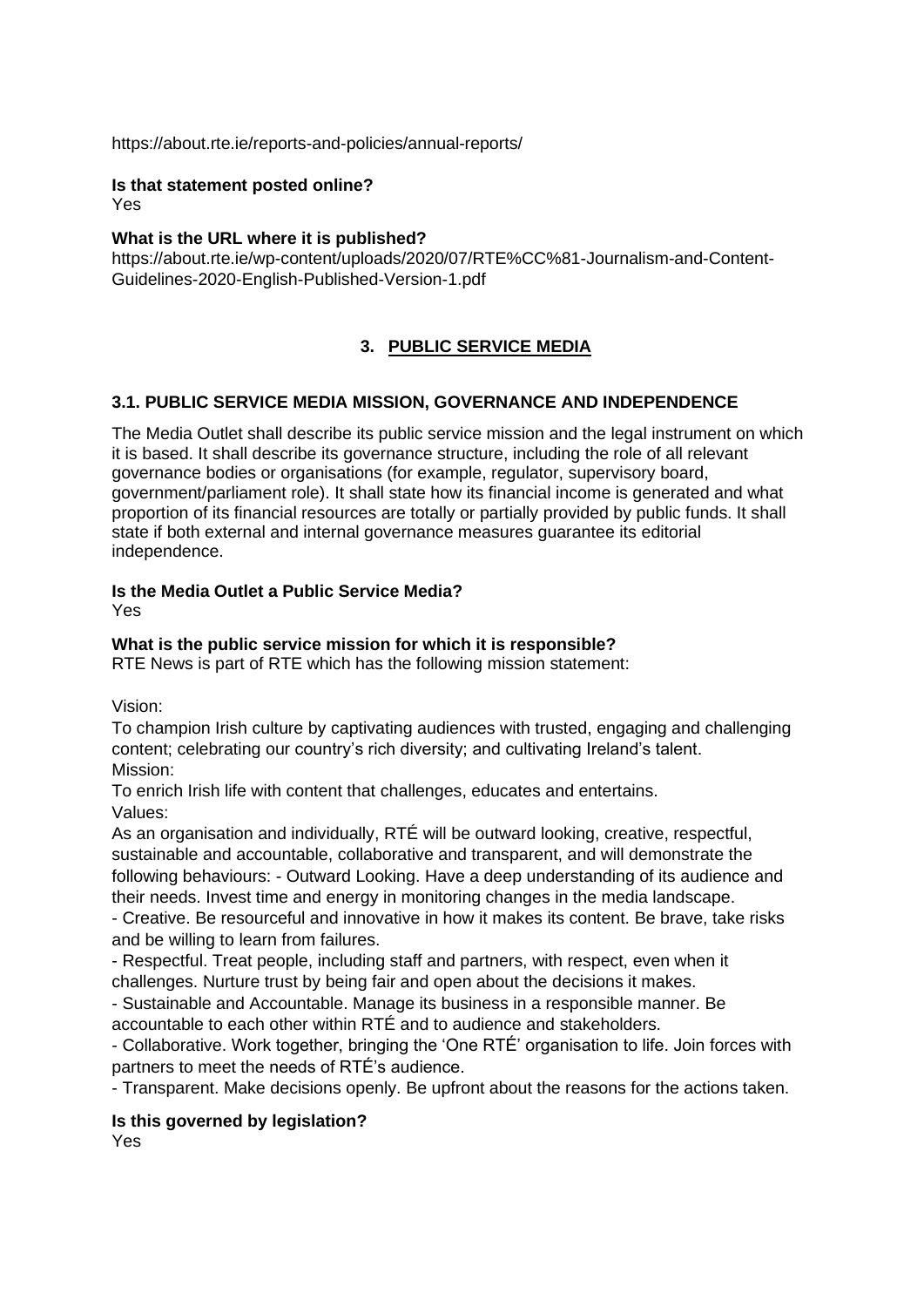### **What law or legal instrument specifies its role and responsibilities?**

The Broadcasting Act 2009

### **Provide a reference URL here.**

https://revisedacts.lawreform.ie/eli/2009/act/18/front/revised/en/html

#### **What are the stakeholders with which it has formal relations, and what is the nature of the relationship?**

RTÉ is regulated by the Broadcasting Authority of Ireland (BAI) in relation to its obligations as a public-service broadcasting corporation. RTÉ (as required by the Broadcasting Act 2009) cooperates with the BAI in the annual and five-year public funding reviews carried out by the BAI under section 124 of the Act. In October 2017 RTÉ submitted its five-year strategy 2018–2022, Renewing RTÉ for the Next Generation for consideration. In October 2018, the BAI endorsed RTÉ's strategic plan and recommended "at a minimum, that RTÉ should receive an increase in its annual public funding of €30m per annum".

In late 2019, RTÉ published its Revised Strategy 2020–2024, a plan that brings Ireland's public service media to sustainability and addresses many of the challenges RTÉ faces. RTÉ is fully engaged in the subsequent annual reviews with BAI and has also engaged fully with the Future of Media Commission in relation to its role in recommending reform of the future funding model for public service media.

In line with Government and BAI requirements, RTÉ's Fair Trading Policy and Procedures is published on RTÉ.ie. The policy and procedures set out a framework grounded on:

- Clear separation between commercial activities and public services
- Fair trading in line with market principles
- Transparency and accountability

The Commission for Communications Regulation (ComReg) previously designated RTÉ and 2rn as having significant market power (SMP) in the markets for the provision of transmission and distribution services to radio broadcasters and the DTT multiplex operator as well as the downstream supply of DTT multiplexed services to broadcasters. The decision placed certain obligations on RTÉ.

GDPR (General Data Protection Regulation) legislation came into force on 25 May 2018. GDPR introduces new rights for individuals and introduces new and increased obligations on organisations that are data processors or data controllers, such as RTÉ. It also gives new and extensive powers to the privacy regulator, the Data Protection Commission. RTÉ complies fully with GDPR legislation.

#### **How is income generated?**

Under the Broadcasting Act 2009, RTÉ is dual funded; This means that RTÉ is part-funded by a Licence Fee and part-funded by commercial revenue. Both sources of funding are necessary to allow RTÉ to fulfill its public service remit.

#### **What portion of income is public funds?**

59.4% of income in 2020 was from licence fee funds. Source: https://www.rte.ie/annual-report-2020/business-review/financial-review.html

# **Does the governance guarantee editorial independence?**

Yes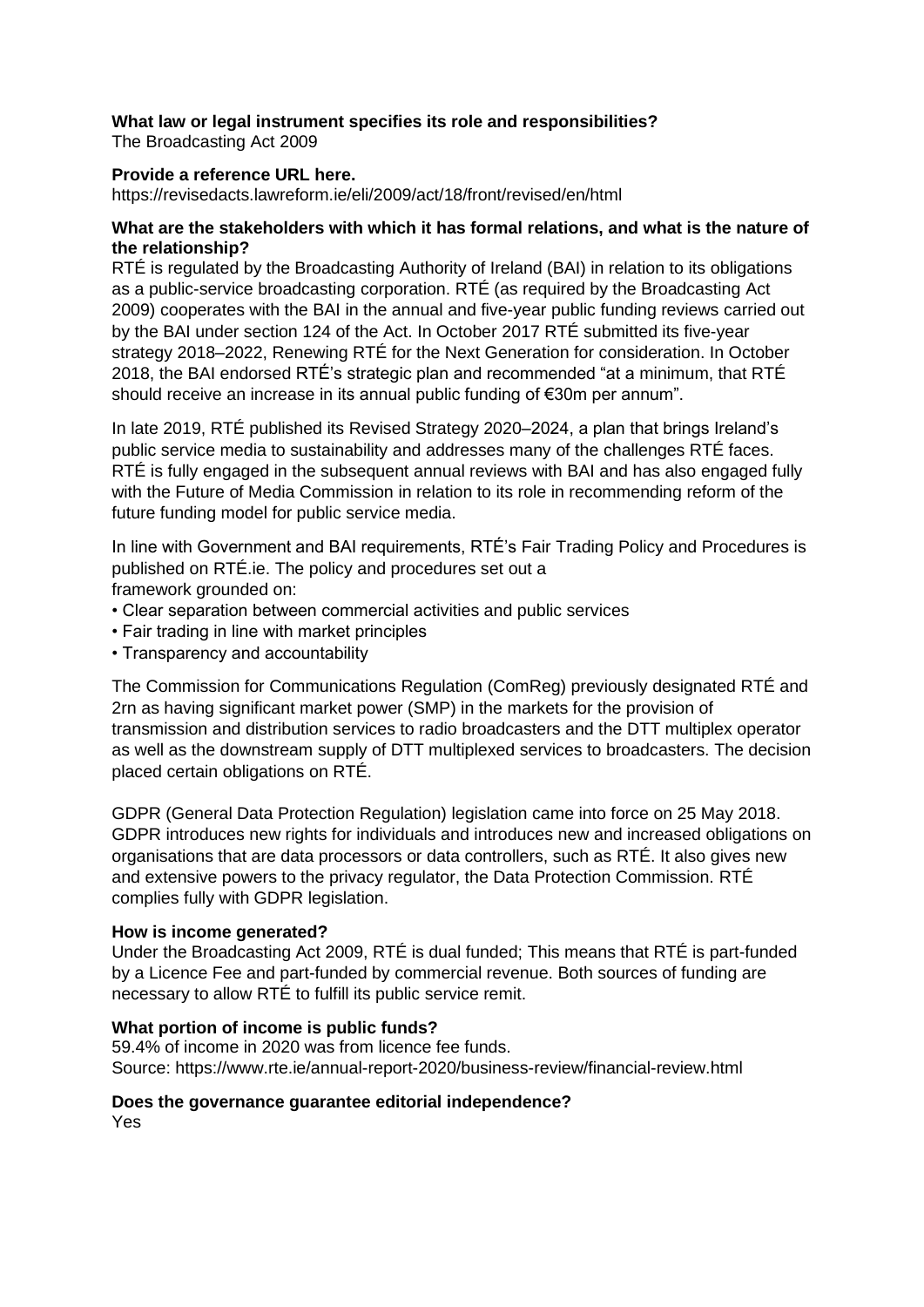### **State here in what way.**

Our Journalism Guidelines include the following statement:

5.1 Public Service – Integrity and Independence

RTÉ exists to serve the public. The public must have confidence in the integrity and independence of what they hear and see on RTÉ's services:

• We must be editorially independent of government, business interests, political parties, trade unions and pressure groups.

• Nothing we do should give rise to any perception that presenters, reporters or producers personally benefit from their decisions as to who participates in programmes, what products are featured and what issues are discussed.

• There must be no grounds for the perception that editorial decisions in some way reflect the personal views of production teams.

# **4. DISCLOSURE OF TYPE OF OWNERSHIP**

### **4.1. PRIVATELY HELD**

The Media Outlet shall declare its legal status clarifying what type of company it is registered as. For example, if it is a limited or incorporated company. It should use the legal definition used in its country of registration and provide the relevant registration information.

#### **Is the Media Outlet or the Legal Entity privately owned?** No

# **4.2. STATE OR PUBLICLY OWNED**

The Media Outlet shall state clearly if it is fully or partly owned by the government, a state institution, or other public body, providing information on the specific department, entity, or body that exercises that ownership and its relationship with the government.

## **Is the Media Outlet or the Legal Entity owned by the state, a unit of the government or any other public entity?**

Yes

### **What specific department, entity or governmental body has ownership?**

RTÉ News is part of RTÉ - Ireland's public service media organisation, established and underpinned by statute, regulated by an independent regulator, and owned by the Irish people.

### **Describe the status of the Media Outlet or Legal Entity and its relationship with this body.**

The Department of Tourism, Culture, Arts, Gaeltacht, Sport and Media holds responsibility for the development of the legislative and regulatory framework for broadcasting and for certain media in Ireland. It is also responsible for policy in relation to the funding of the public service broadcasters, RTÉ and TG4, and the development of the broadcasting sector in general. Website: [https://www.gov.ie/en/organisation/department-of-tourism-culture-arts](https://www.gov.ie/en/organisation/department-of-tourism-culture-arts-gaeltacht-sport-and-media/)[gaeltacht-sport-and-media/](https://www.gov.ie/en/organisation/department-of-tourism-culture-arts-gaeltacht-sport-and-media/)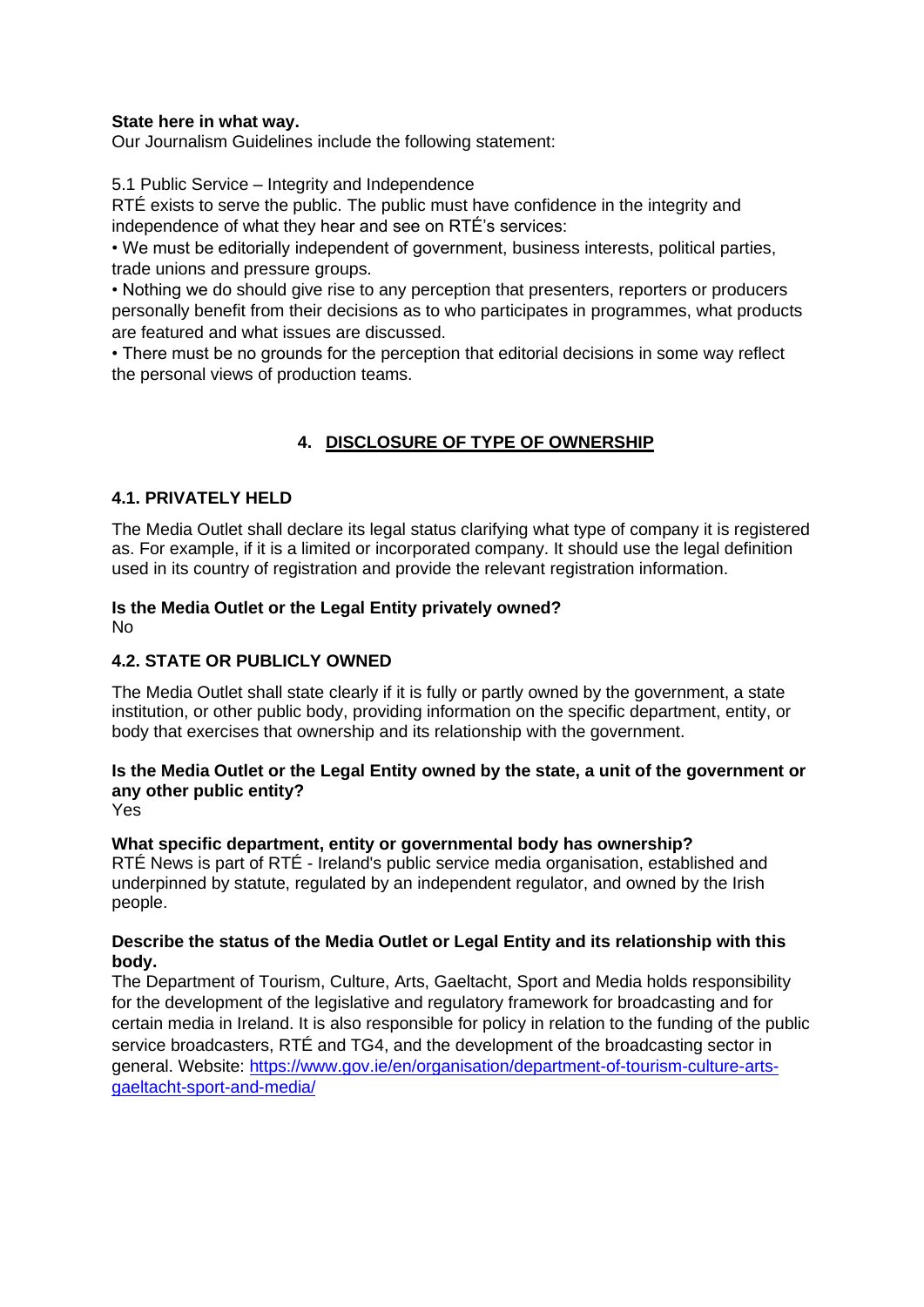### **4.3. PUBLICLY TRADED COMPANY**

The Media Outlet shall indicate if it is a publicly traded company and where it is legally registered and where its shares are traded. The company shall also provide its share name and indicate what proportion of its ownership is publicly traded.

#### **Is the Media Outlet or the Legal Entity publicly traded?** No

### **4.4. OTHER**

If the ownership of the Media Outlet is different from the above, for example if the organisation is a co-operative or member-owned, the Media Outlet shall indicate its form of ownership and provide links to local legal definitions of the type of ownership. If the ownership of the Media Outlet is made up of a combination of the above types of ownership, then it shall provide a breakdown of the ownership indicating clearly which share is which ownership type.

**Is the ownership of the Media Outlet or the Legal Entity different from the three previous clauses in this section? For example, is it a co-operative or member-owned?** No

### **5. REQUIREMENTS ON OWNERS' IDENTITY**

The identity of owners shall be disclosed: including direct owners, indirect or beneficial owners, shareholders, indirect or beneficial shareholders. Information on any type of influence and/or conflict of interest should be provided and monitored internally. The information shall be updated on an annual basis and easy to access, preferably online. If the Outlet has no website, the information should be published or communicated clearly in all its publications or transmissions.

### **5.1. NAMES OF OWNERS AND BOARD MEMBERS**

The names of direct, indirect, controlling or beneficial owners shall be disclosed. If any of these is also the beneficial owner of another company, the name and main activities of that company shall be clearly stated. The business sectors in which these other companies are operating shall also be indicated. The names of the members of supervisory structures, like the board, shall also be disclosed. If any of these persons is an active member of a political party or movement, holder of an elected office, or a candidate to a political election, the name of that party or movement shall be clearly stated.

### **What are the names of all direct, indirect or beneficial owners?**

RTE, which includes RTE News, is owned by the Irish State.

The Department of Tourism, Culture, Arts, Gaeltacht, Sport and Media holds responsibility for the development of the legislative and regulatory framework for broadcasting and for certain media in Ireland. It is also responsible for policy in relation to the funding of the public service broadcasters, RTÉ and TG4, and the development of the broadcasting sector in general.

#### **Are the names of the owners in the previous question available online?** Yes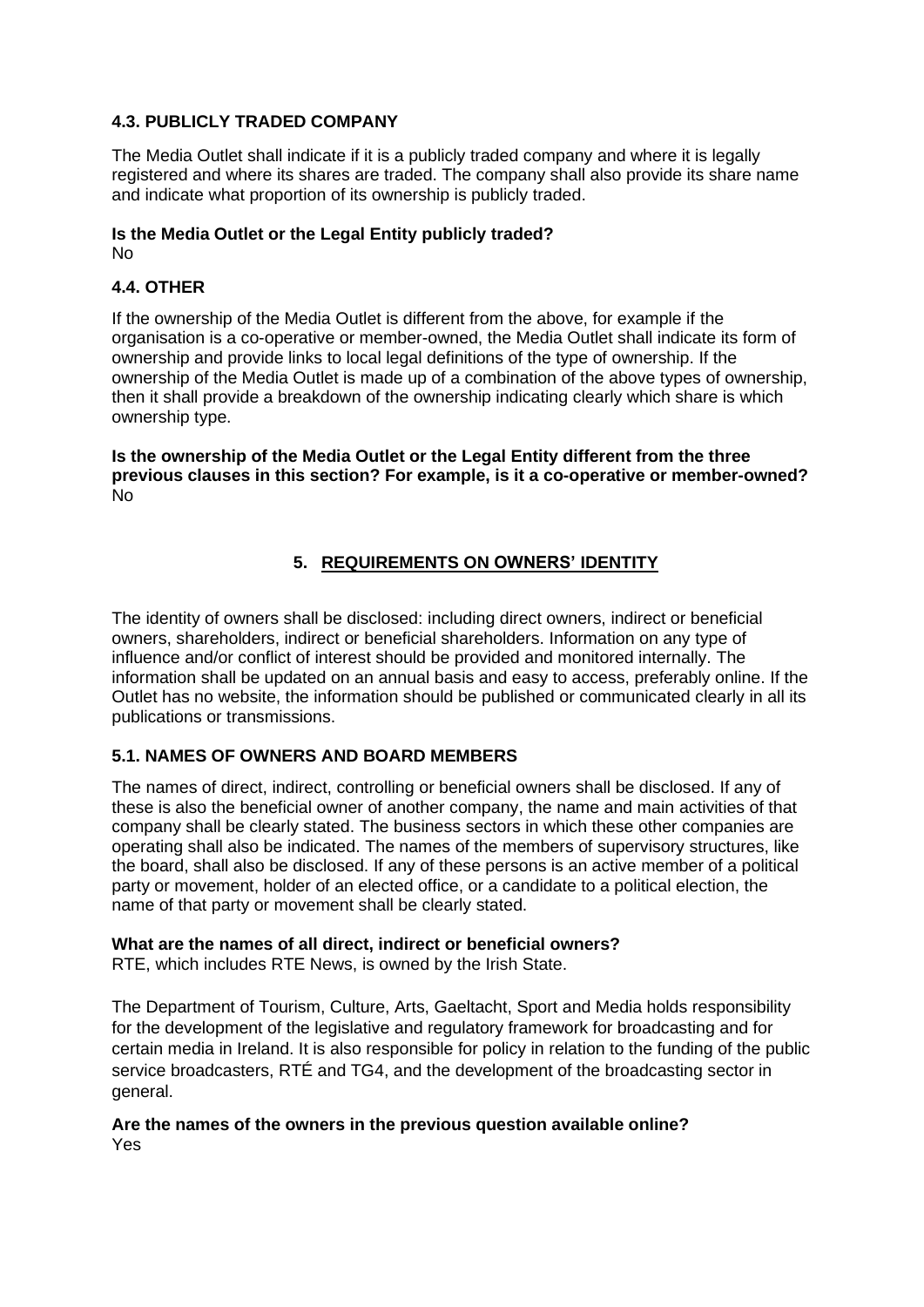### **What is the URL that contains the names of the owners, or, if not available online, please indicate where that information can be obtained?**

https://www.gov.ie/en/organisation/department-of-tourism-culture-arts-gaeltacht-sport-andmedia/

### **What are the names of the members of supervisory boards?**

Six RTÉ Board members are appointed on the nomination of the Minister; the Oireachtas Joint Committee on Communications, Energy and Natural Resources proposes four members to the Minister; the Director General of RTÉ is an ex officio member; and one member of staff is appointed following election.

Moya Doherty (Chair) Dee Forbes, Director-General Connor Murphy Deborah Kelleher Ian Kehoe Dr P.J. Mathews Anne O'Leary Robert Shortt Susan Ahern Daire Hickey David Harvey

# **Are the names of the members of the supervisory board members in the previous question available online?**

### Yes

### **What is the URL of the page that contains the names of the people in the previous question?**

https://about.rte.ie/inside-rte-2/rte-board/

#### **Are the listed owners also founders or owners of other companies?** No

**Are any of the owners active members of a political party or movement or candidates in a political election or current office holders?** No

### **5.2. CONTACT DETAILS OF DIRECT AND INDIRECT OWNERS**

The contact details of direct and indirect owners shall be disclosed, preferably online, along with the contact details of the members of the board of directors.

# **What is the contact information for all direct and indirect owners?**

https://about.rte.ie/contact/contact-details/ Also the board responds to emails sent to info@rte.ie

### **Is the contact information in the previous question available online?** Yes

**What is the URL with the contact information from the previous question?** https://about.rte.ie/contact/contact-details/

**What is the contact information for the members of the board of directors?** https://about.rte.ie/contact/contact-details/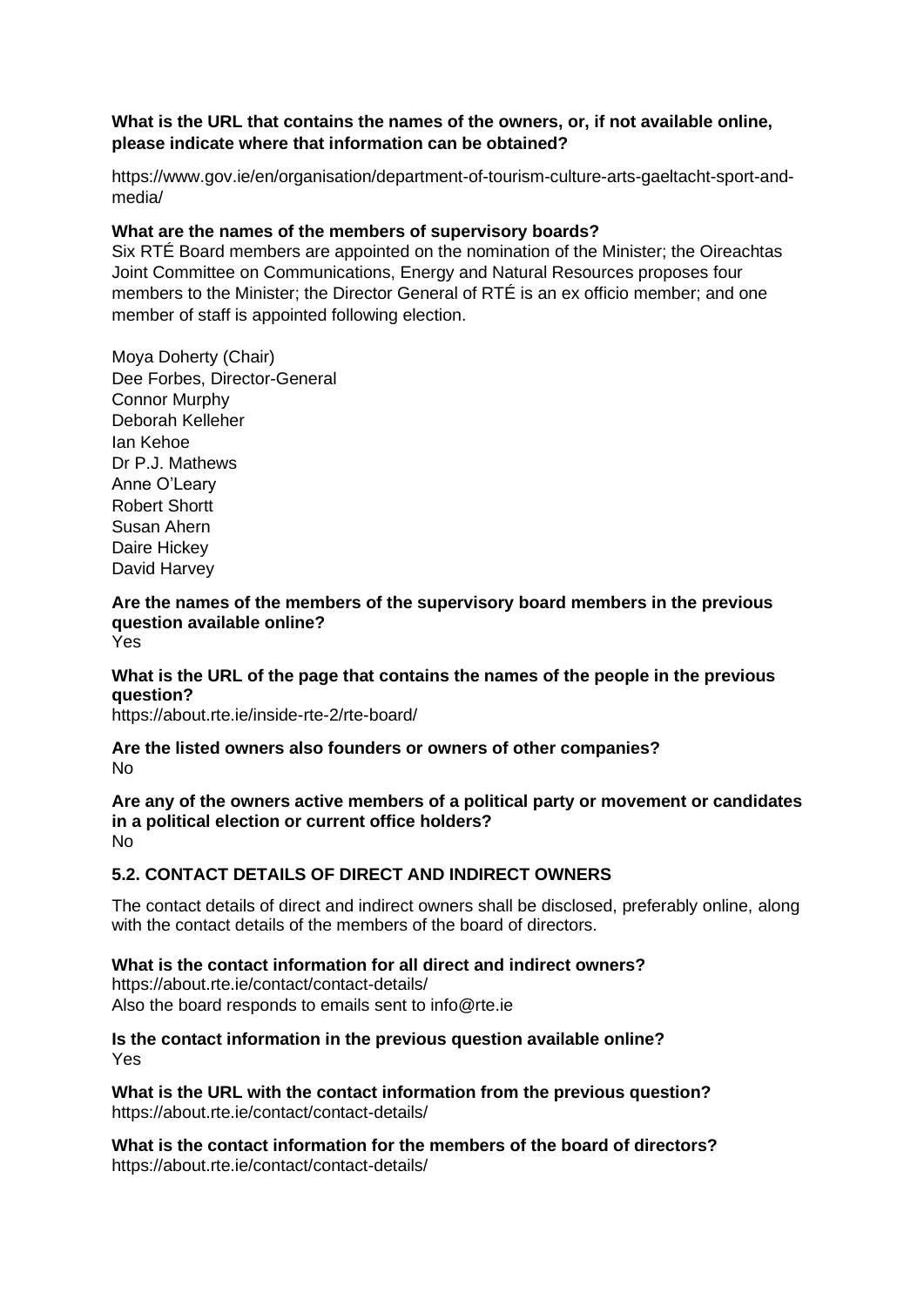#### **Is the contact information in the previous question available online?** Yes

#### **What is the URL with the contact information from the previous question?** https://about.rte.ie/contact/contact-details/

## **5.3. NAMES OF SHAREHOLDERS**

The names of direct and beneficial majority or controlling shareholders shall be disclosed. If the shareholder is a company, the name and main activities of that company shall be clearly stated. The business sector in which this company is operating shall also be indicated. **What are the names of the direct, majority or controlling shareholders? (If shareholders are companies, list the main activity and business sector of that company along with the name.)**

RTE is a public service broadcaster owned by the State. It has no shareholders.

### **5.4. PERCENTAGE OF SHAREHOLDINGS**

The percentage of the controlling shareholdings should be disclosed, regardless of the percentage.

### **List the shareholders and the percentage of the holdings.**

RTE is a public service broadcaster owned by the State. It has no shareholders.

### **5.5. EXCEPTION FOR MEMBER-OWNED MEDIA OUTLETS**

The names and contact information for all owners is not required to be disclosed, but it is required for the leadership, e. g. the Board of Directors according to clauses 5.1 and 5.2.

### **Is the Media Outlet member-owned?**

No

# **6. DISCLOSURE OF IDENTITY OF THE MANAGEMENT TEAM AND ITS LOCATION**

The organisational structure of the Media Outlet shall be publicly available with up-to-date information on the names, positions and contact details of the people in charge. The address, usually the headquarters, shall be clearly indicated. If the company has several offices based in different places, their addresses shall also be disclosed. If the physical address cannot be stated for security concerns a correspondence address shall be provided.

### **6.1. MANAGEMENT DIRECTORY**

Chief executive officer, managing director, directors, all the people holding responsibility in the company shall clearly be identified. Their name, position and professional contact details shall be disclosed.

### **What are the names, positions, and contact details of all members of management for the Media Outlet?**

Dee Forbes, Director General, RTE, dee.forbes@rte.ie Jon Williams, Managing Director, RTE News & Current Affairs, jon.williams@rte.ie Eimear Cusack, Director Human Resources, eimear.cusack@rte.ie Richard Collins, Chief Financial Officer, richard.collins@rte.ie Richard Waghorn, Director of Operations & Technology, richard.waghorn@rte.ie Adrian Lynch, Director of Channels & Marketing, adrian.lynch@rte.ie Jim Jennings, Director of Content, jim.jennings@rte.ie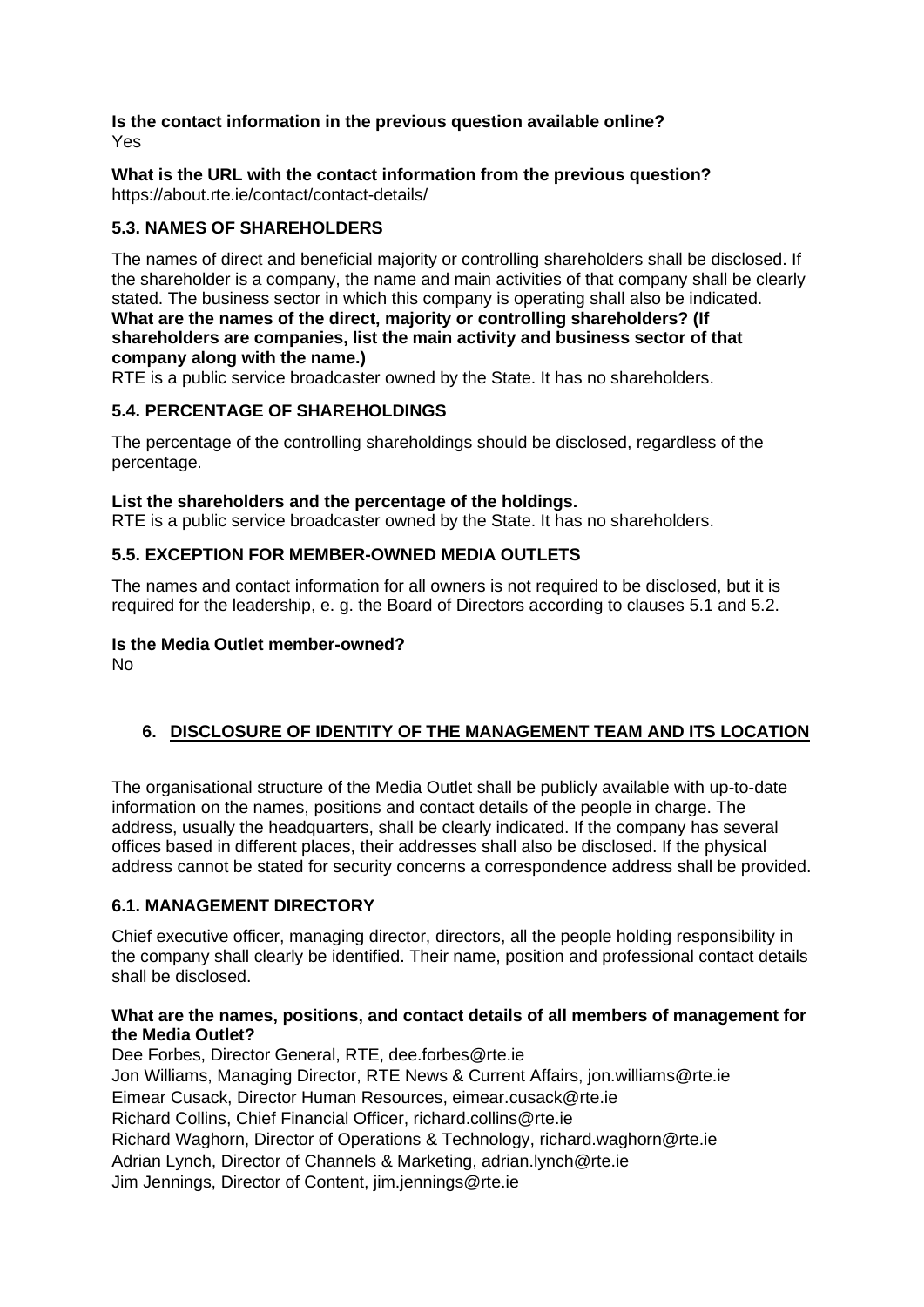Geraldine O'Leary, Director of Commercial, geraldine.oleary@rte.ie Rory Coveney, Director of Strategy, rory.coveney@rte.ie Paula Mullooly, Director of Legal Affairs, paula.mullooly@rte.ie

**If you want to publish additional information, please provide it here.**

The RTÉ Executive Board is responsible for the day-to-day running of RTÉ and is chaired by the Director General. https://about.rte.ie/inside-rte-2/rte-executive-board/

### **6.2. LOCATION OF BRANCHES AND OFFICES**

The location of the headquarters, main branches and offices of the Media Outlet shall be disclosed, including the full address, a contact phone number and email address.

### **What is the physical address, phone number and email address of the headquarters of the Media Outlet?**

RTE News RTE Donnybrook Dublin 4 Ireland

newsdesk@rte.ie

Tel: +353 1 2082177

**Does the Media Outlet have other main branches and offices?** Yes

**What are the physical addresses, including phone numbers and email addresses, of those other main branches and offices?** RTÉ MIDLANDS REGIONAL STUDIO Athlone Institute of Technology East Campus, Dublin Road, Athlone, Co.Westmeath, Tel: (090) 6474543, E: athlone@rte.ie

RTÉ SOUTHERN REGIONAL STUDIO RTÉ Cork, Fr. Mathew St. Cork, Tel: (021) 4805805, E: cork@rte.ie

RTÉ NORTH EAST REGIONAL STUDIO Unit 10 Regional Development Centre, Dundalk Institute of Technology, Dublin Road, Dundalk, Co. Louth, Tel: (042) 9338414, E: northeast@rte.ie

RTÉ NORTH WEST REGIONAL STUDIO Finisklin Industrial Estate, Sligo, Tel: (071) 9162555, E: sligo@rte.ie

RTÉ WESTERN REGIONAL STUDIO Cluain Mhuire, Wellpark Road, Galway, H91 HKP8, Tel: 091 768701, Email: galway@rte.ie

RTÉ MID-WEST REGIONAL STUDIO Cornmarket Sq, Denmark St, Limerick, Tel: (061) 410222, E: limerick@rte.ie

RTÉ SOUTH EAST REGIONAL STUDIO

Carriganore House, Waterford Institute of Technology, Carriganore Campus, Old Kilmeadan Road, Waterford, Tel: 051 873027, E: waterford@rte.ie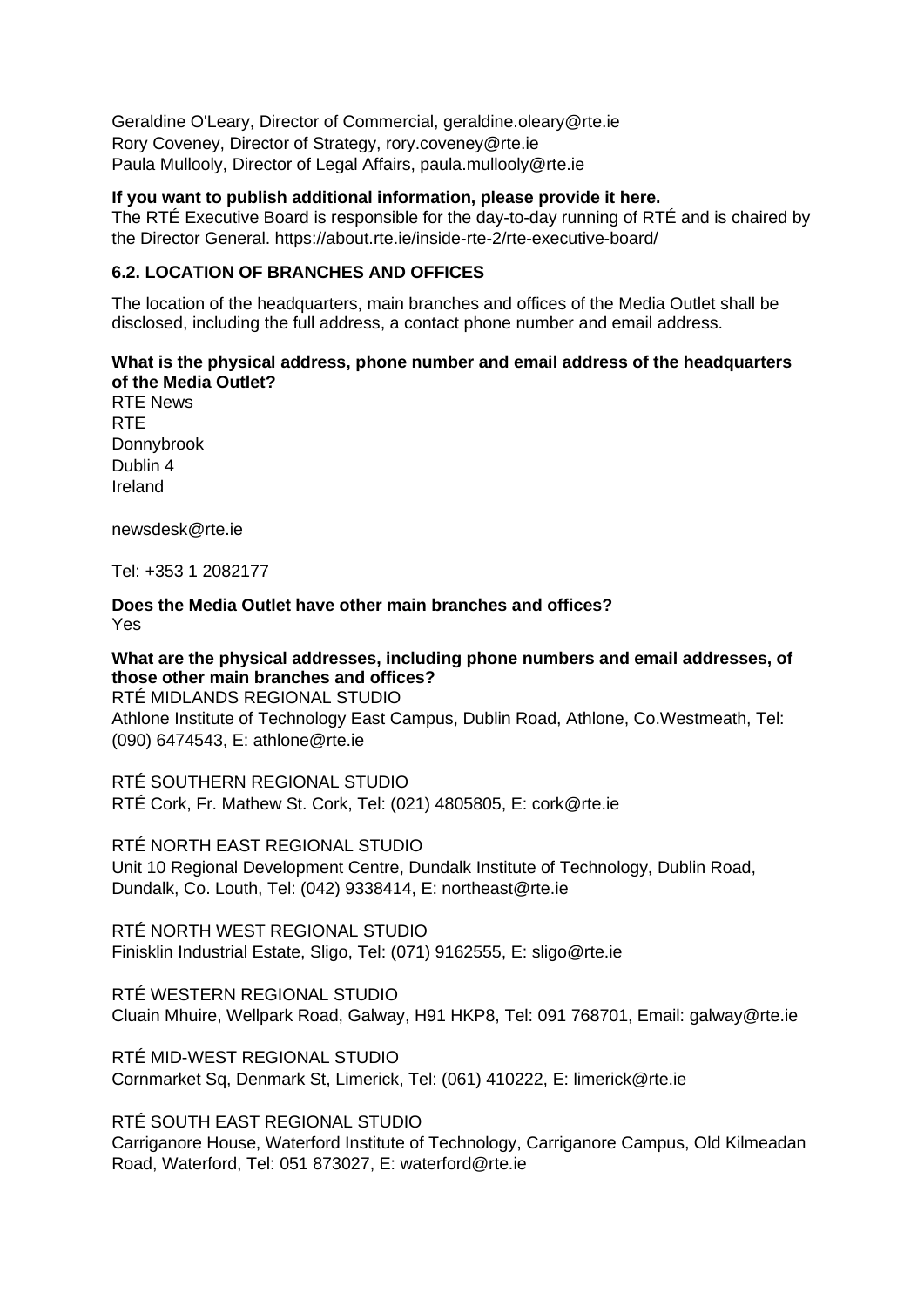NUACHT RTÉ Baile na hAbhann, Conamara, Co. Na Gaillimhe, Tel: (091) 505 067, nuacht@rte.ie

RTÉ NORTHERN IRELAND Centrepoint, 24 Ormeau Avenue, Belfast, BT2 8HS, Tel: (048) 9032 6441, E: newsbelfast@rte.ie

RTÉ BRUSSELS Avenue du Diamant, 95, 1030 Brussels, Belgium, Tel: (00322) 7353349, E: foreign@rte.ie

RTÉ WASHINGTON RTÉ News, 2000 M Street NW, Suite 315, Washington DC 20036, USA Tel: (001202) 467-5933, E: washington@rte.ie

RTÉ LONDON RTÉ News, 1st Floor Millbank Tower, 21-24 Millbank, London SW1P 4QP Tel: +44 (0) 20 3051 8640, E: foreign@rte.ie

# **Do you have a safety-related reason for not providing it?**

No

# **7. DISCLOSURE OF EDITORIAL CONTACT DETAILS**

### **7.1. SOCIAL MEDIA**

The Media Outlet shall provide the contact details of the professional social media accounts of those responsible for interacting with and responding to public queries about the organisation's editorial content. This can be management, senior editorial staff, the ombudsperson, readers editor or equivalent.

**Does the Media Outlet have social media accounts for the public to use to make queries or respond to Content?** Yes

**What are the URLs or other identification of all social media accounts used by members of the public to contact the Media Outlet?**

www.facebook.com/rtenews www.twitter.com/rtenews www.instagram/rtenews Tiktok: @rtenews

### **7.2. NEWSROOM CONTACT DETAILS**

The Media Outlet shall provide public contact details that will facilitate communication with the newsroom(s). The editorial staff, when informed of the public's queries, should be able to communicate back to the public.

#### **Does the Media Outlet have a person responsible for dealing with communication from the public regarding the Content?** Yes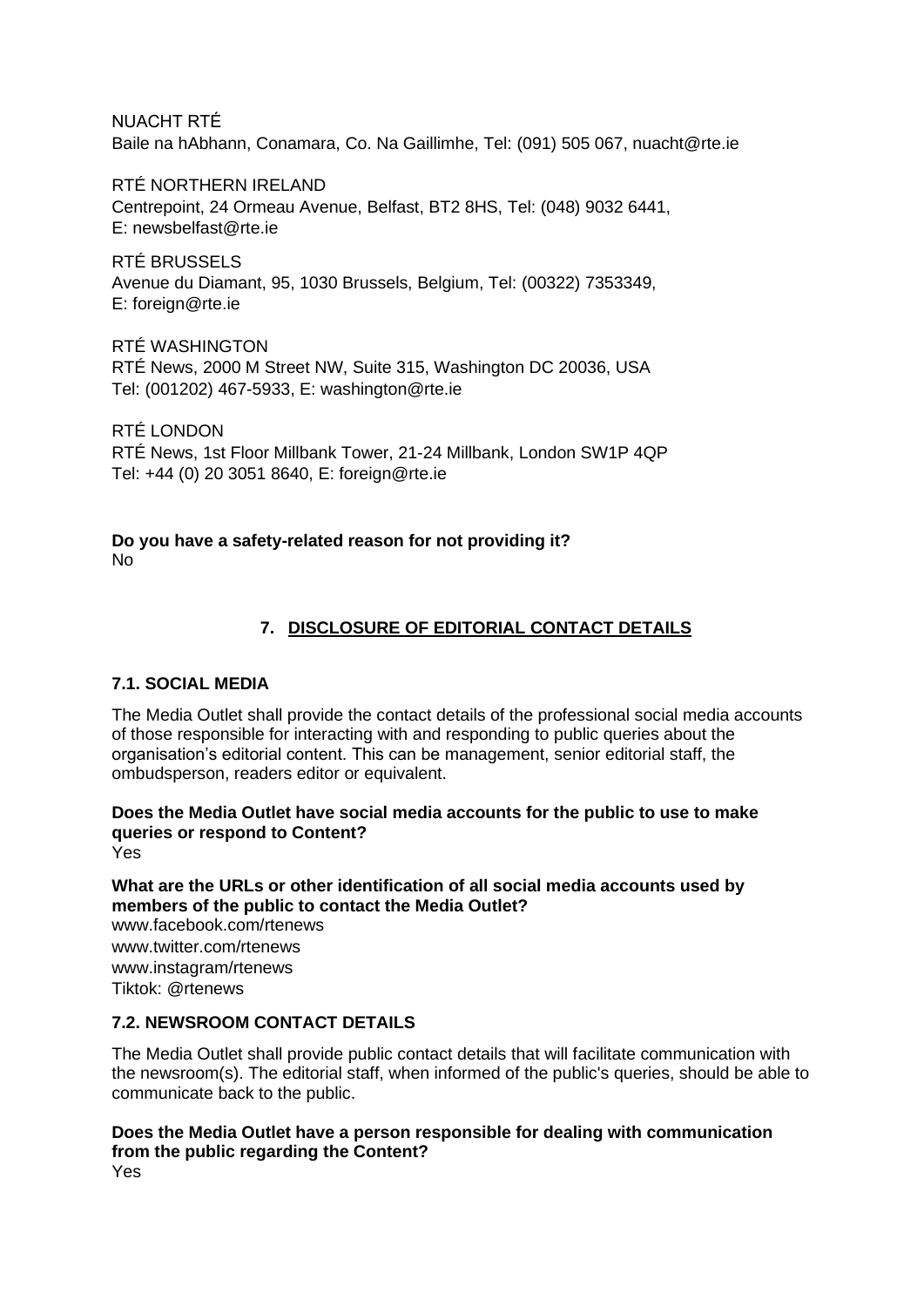## **Is the method for contacting that person or others at the Media Outlet clearly visible to the public?**

Yes

#### **In what ways does the staff of the Media Outlet responsible for the Content communicate back to the public results of queries, concerns, etc.?**

The RTÉ Information Office staff are there to answer any general questions the public may have about RTÉ News' programming and services. The office welcomes queries, comment and feedback via phone, email or post. Comments are considered for inclusion in RTÉ's weekly Audience Log which is circulated to senior managers in RTÉ, including programme makers, and shared at weekly editorial meetings. Comments are also shared with programme teams outside of this process as appropriate. Individual queries are also directed to the appropriate manager or staff member for direct response where applicable.

# **7.3. CUSTOMER SERVICE CONTACT DETAILS**

The Media Outlet shall provide all available contact details: telephone numbers, email addresses, and correspondence address of its customer service. If the organisation does not have a department, a contact should be provided for readers or other stakeholders to be able to get in touch with the Media Outlet.

# **Does the Media Outlet have a department or a single person who is responsible for customer service?**

Yes

### **What are the contact details, including telephone numbers, email addresses, correspondence addresses, for customer service or the equivalent within the Media Outlet?**

RTE Information Office can be contacted at info@rte.ie, by phone on 01 2083434 or by post at RTE Information Office, RTE, Donnybrook, Dublin 4, Ireland.

# **8. DISCLOSURE OF REVENUE SOURCES AND DATA COLLECTION**

The aim of disclosure is to be able to assess potential conflicts of interests. Media Outlets are encouraged to exceed the financial disclosure requirements mandated by their national laws in order to achieve this goal. In cases where the requirements cannot be met, a justification for non-compliance should be published.

# **8.1. SOURCES OF REVENUE**

The Media Outlet shall disclose a list of its sources of revenue, ranked from largest to smallest. These may include subscriptions, advertising, major donors and donations, subsidies, fees, sales, memberships, sponsorships, events, etc. Organisations obliged to publish or make public their financial information shall provide a reference to the source where the data is accessible. The Media Outlet may disclose its revenue and/or the categories of its sources of revenue, including the respective ratios. A Media Outlet owned by the state or the government, or financed with public money, shall disclose the nature of its source(s) of revenue: license fees, government budget, partnerships, public subscriptions, grants, commercial advertising, or other. Where a media entity deems itself precluded from disclosure of information due to safety and security concerns as outlined in the Terms and Definitions section, these shall be explained.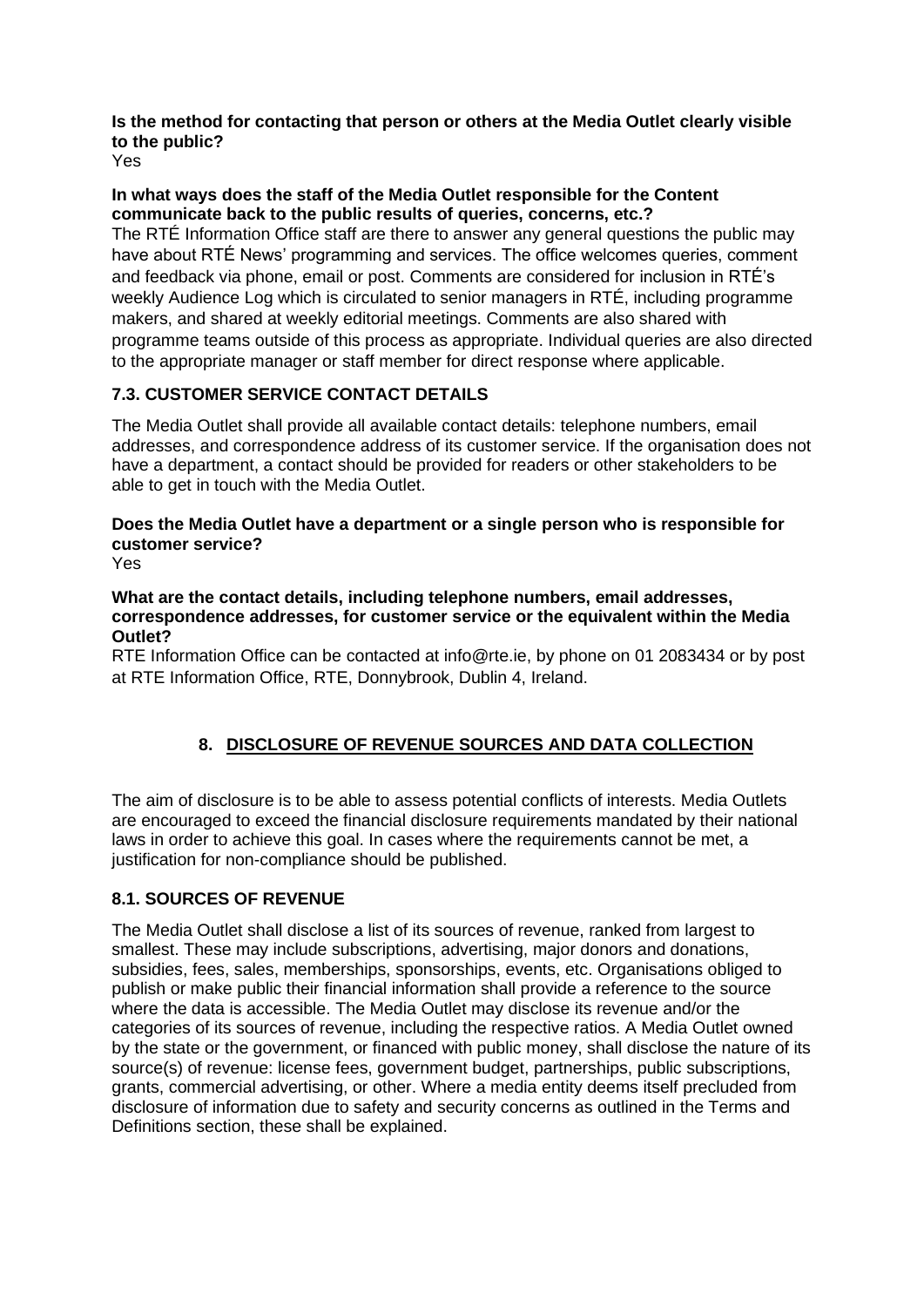**What are the categories of sources of revenue for the Media Outlet, ranked from largest to smallest? These may include subscriptions, advertising, major donors, donations, subsidies, fees, sales, memberships, sponsorships, events, etc.** RTE has two sources of income: Commercial Revenue and Licence Fee Revenue. In 2020

Commercial Revenue was 134.5m euro and Licence Fee Revenue was 196.6m euro. Of the Commercial Revenue in 2020 the largest source was Advertising revenue at 97m euro, transmission, mast & towers income 9.6m euro, sponsorhip income 8.8m euro, content merchandising and related sales 8.8m euro, circulation and event income 3.6m euro, facilities income 2.6m euro and other commercial income 3.7m euro.

#### **Is the Media Outlet required to make financial disclosures?** Yes

# **Are those disclosures visible to the public?**

Yes

**What is the URL for those disclosures?** https://about.rte.ie/reports-and-policies/annual-reports/

## **What is the revenue of the Media Outlet?**

Total revenue in 2020 was €331.1million

# **What is the ratio of the categories of revenue sources (as in question no. 46)?**

Advertising revenue 72%, sponsorship 6.5%, facilities income 1.9%, circulation and event income 2.6%, transmission masts & towers income 7.1%, content merchandising & related sales 6.5%, other commercial revenue 2.7%

**What is the nature of the government sources of revenue? (For example, license fees, government budget, partnerships, grants, etc.?)** Licence fee.

# **Is there any reason for safety and security that you have given incomplete data in this section?**

No

# **8.2. DATA COLLECTION DISCLOSURE**

Where a Media Outlet processes personal data from its audiences, on its own or by engaging with third parties, that shall be disclosed. The Media Outlet shall describe what personal data is processed, by which methods and for what purpose.

### **Does your Media Outlet process any personal information from online visitors on its own or with third parties?**

Yes

### **What information is processed?**

A full list of all cookies used on this Site can be found here.https://about.rte.ie/ie/reports-andpolicies/cookie-policy/#ot-sdk-cookie-policy

Further information about the types of cookies that are used on this Site is set out below. To the extent any Personal Information is collected through cookies the RTÉ Privacy Policy applies in conjunction with this Cookie Policy.

### User Rights

A User may disable cookies using their browser or may use our cookie management tool to manage their choices. Strictly necessary cookies are always on but the User may choose to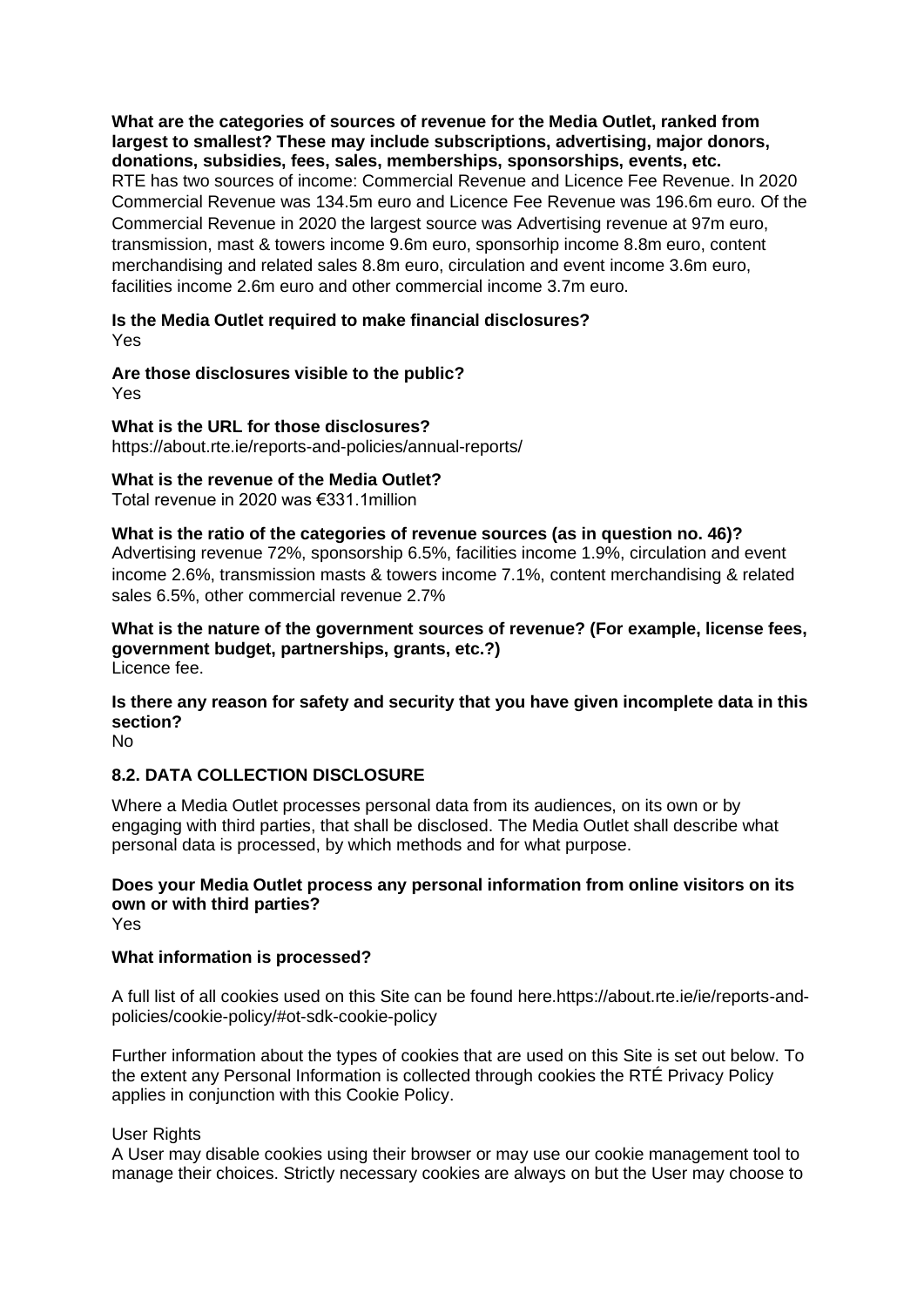accept or reject all other types of cookies. However your experience of the website will be affected and certain services cannot be provided without the acceptance of certain cookies. For example some social media content such as Instagram posts, Tweets, Spotify embeds and Soundcloud tracks will not run without the acceptance of the Social Media cookies.

#### Strictly Necessary Cookies

Strictly necessary cookies are essential in order to enable visitors to move around the site, use its features and/or services. We also use a cookie that allows us to track our critical web indicators so that we understand our audience. Any cookies used in this way are first party only in nature and are fully aggregated and anonymous. Without these cookies, the Site will not perform as smoothly for you as we would like it to and we may not be able to provide the Site or certain services or features.

#### Performance Cookies

Performance cookies collect information about how visitors use a Site, for instance which pages visitors go to most often, and if they get error messages from web pages. These cookies don't collect information that identifies a visitor. All information these cookies collect is aggregated and therefore anonymous. Performance Cookies are only used to improve how a Site works.

#### Functional Cookies

Functional cookies allow this Site to remember choices you make and any customisations you make to Site pages during your visit and provide enhanced, more personal features. For instance, these cookies can be used to remember changes you have made to text size, fonts and other parts of web pages that you can customise. They may also be used to provide services you have asked for such as watching a video or commenting on a blog. The information these cookies collect may be anonymous and they cannot track your browsing activity on other Sites. More information about such cookies can be found in the relevant third party website.

#### Targeting Cookies and Third Party Embeds:

This category of cookies is used for targeted advertising and much of our embedded social media content and may be set by our advertising or social partners. These cookies may be used to build a profile of your interests and show you relevant ads on other sites. They do not store directly personal information, but are based on uniquely identifying your browser and internet device. If you do not allow these cookies, you will experience less targeted advertising and will not see embedded content such as Tweets, Instagram posts, Spotify embeds or SoundCloud tracks on our site.

#### **What is the purpose for gathering that information?**

RTÉ uses first party and third party cookies. We do so in order to make the website easier to use, to support the provision of information and functionality, as well as to provide us with information about how the site is used so that we can make sure it is as up to date, relevant and error free as we can. We also use cookies to serve ads to visitors of our websites.

#### **By what methods is the information processed?**

#### Targeting Cookies and Third Party Embeds:

This category of cookies is used for targeted advertising and much of our embedded social media content and may be set by our advertising or social partners. These cookies may be used to build a profile of your interests and show you relevant ads on other sites. They do not store directly personal information, but are based on uniquely identifying your browser and internet device. If you do not allow these cookies, you will experience less targeted advertising and will not see embedded content such as Tweets, Instagram posts, Spotify embeds or SoundCloud tracks on our site.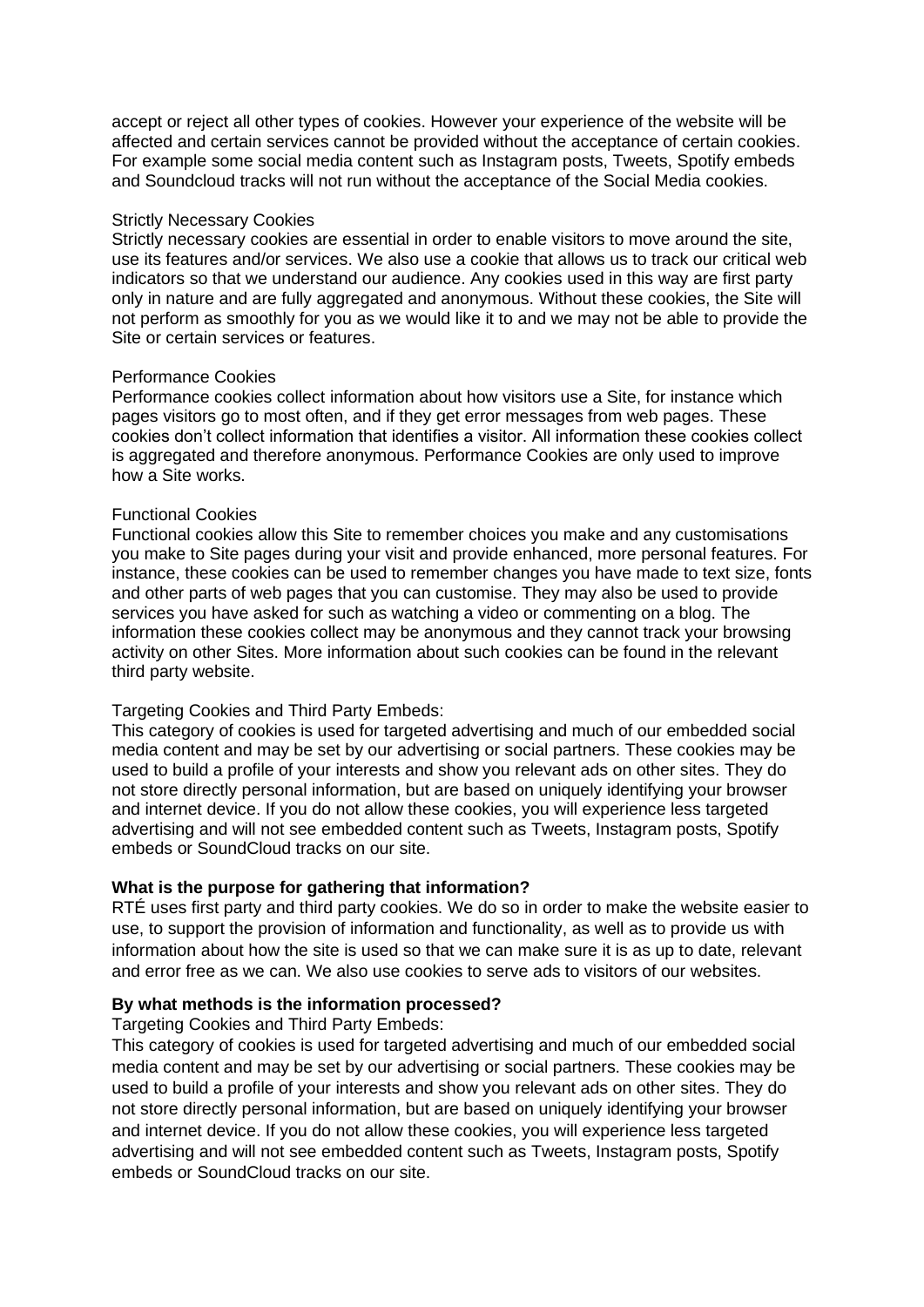# **9. ACCOUNTABILITY FOR JOURNALISM PRINCIPLES**

## **9.1. EDITORIAL GUIDELINES**

A Media Outlet shall produce a set of Editorial Guidelines or adhere to an external set of guidelines (for example the Model Editorial Guidelines provided as a reference document to this Standard), to which its journalistic operations comply. They should govern meaningful principles of journalistic content, dissemination and conduct. These guidelines, and the identity of the person or group of persons with ultimate responsibility for them within its organisation, shall be made available to the public in a readily accessible and understandable form. Best practice is to have these guidelines available publicly rather than on request.

## **Does your Media Outlet have a set of guidelines, or adhere to an external set of guidelines, for journalistic content, distribution and conduct to which its journalistic operations comply?**

Yes

**Are they made available to the public in a readily accessible form?** Yes

### **What is the URL?**

https://about.rte.ie/wp-content/uploads/2020/07/RTE%CC%81-Journalism-and-Content-Guidelines-2020-English-Published-Version-1.pdf

### **Is there a person or a group of persons responsible for these guidelines clearly identified?**

Yes

**Is that identification visible on the page with the guidelines?** Yes

### **If you want to publish additional information, please provide it here.**

Brian Dowling head of editorial standards and compliance is responsible for Journalism Guidelines along with the Editorial Standards Board.

Page 41 of the Journalism and Content Guidelines lists the members of the Editorial Standards Board.

See pages 2 and 41. https://about.rte.ie/wp-content/uploads/2020/07/RTE%CC%81- Journalism-and-Content-Guidelines-2020-English-Published-Version-1.pdf

### **9.2. PURPOSE OF GUIDELINES**

A Media Outlet shall ensure that these Editorial Guidelines set clear expectations of the behaviour it requires from its own staff, its contractors and from all other contributors to its editorial content. It should also set out the structure of responsibility within the organisation, making sure it is clear who is accountable for each stage of the process that leads to publication.

**Do the guidelines referred to in the section on Editorial Guidelines set clear expectations for the behaviour for all the contributors, including editorial staff (journalists, editors) and all other contributors?** Yes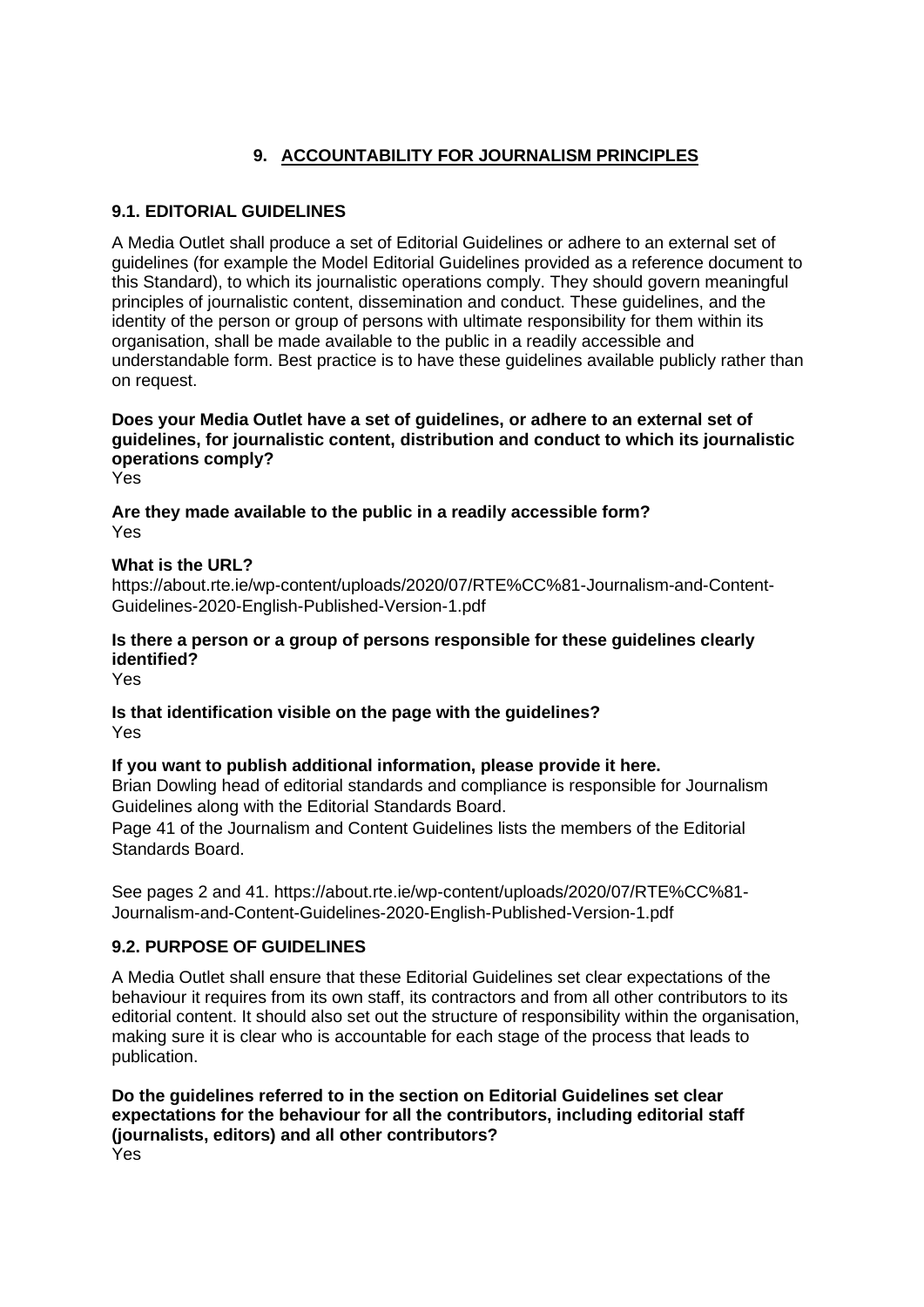### **If you want to publish additional information, please provide it here.**

Final editorial responsibility rests with the managing director of News & Current Affairs.

https://about.rte.ie/wp-content/uploads/2020/07/RTE%CC%81-Journalism-and-Content-Guidelines-2020-English-Published-Version-1.pdf

### **Do the guidelines referred to in the section on Editorial Guidelines make clear the structure of editorial responsibility for each stage of the publication process within the organisation?**

Yes

### **9.3. GUIDELINES AND JOURNALISM PRINCIPLES**

A Media Outlet shall ensure that these Editorial Guidelines embody the core ethical principles of journalism. The Editorial Guidelines may impose specific requirements in addition to these core ethical principles; but any additional requirements shall not compromise these core ethical principles as described in the Preamble of this document.

## **Do your Editorial Guidelines include requirements for Accuracy (as prescribed in the Preamble) in your output?**

Yes

#### **What is the URL?**

(Page 7 - Section 3.2) https://about.rte.ie/wp-content/uploads/2020/07/RTE%CC%81- Journalism-and-Content-Guidelines-2020-English-Published-Version-1.pdf

### **Do they include requirements for Independence (as prescribed in the Preamble) of editorial decision making?**

Yes

### **What is the URL?**

(Page 12 - Section 5) https://about.rte.ie/wp-content/uploads/2020/07/RTE%CC%81-Journalism-and-Content-Guidelines-2020-English-Published-Version-1.pdf

## **Do they include requirements of Fairness (as prescribed in the Preamble) in the practice of journalism?**

Yes

# **What is the URL?**

(Page 12 - Section 4) https://about.rte.ie/wp-content/uploads/2020/07/RTE%CC%81-Journalism-and-Content-Guidelines-2020-English-Published-Version-1.pdf

# **Do they include requirements for Accountability (as prescribed in the Preamble) in the practice of its journalism?**

Yes

### **What is the URL?**

(Page 32 - Section 14) https://about.rte.ie/wp-content/uploads/2020/07/RTE%CC%81-Journalism-and-Content-Guidelines-2020-English-Published-Version-1.pdf

### **9.4. CONFLICTS OF INTEREST**

Editorial Guidelines shall ensure that there are no conflicts of interests – real, potential or perceived – damaging the integrity of the story or the editorial independence of those working on it. They should have guidance on how to deal with conflicts related to political,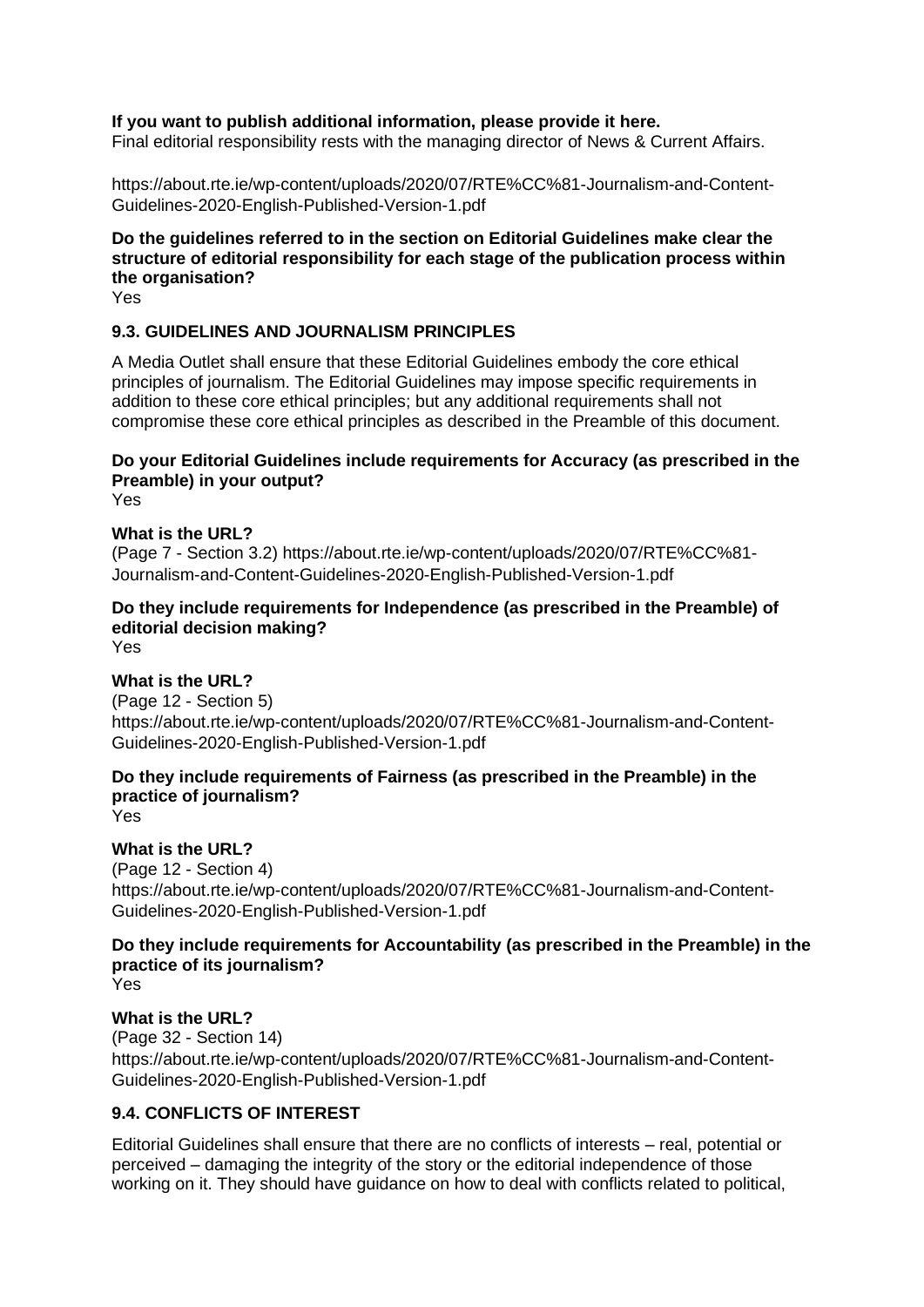business and personal interests. Editorial structures should protect the journalism from any undue influence by the Media Outlet's executive management or ownership authorities outside the formal editorial process and from any external interests, commercial, social or political.

### **Do your Editorial Guidelines include protections against real, potential, or perceived conflicts of interest?**

Yes

### **If you want to publish additional information, please provide it here.**

(See Section 5) https://about.rte.ie/wp-content/uploads/2020/07/RTE%CC%81-Journalism-and-Content-Guidelines-2020-English-Published-Version-1.pdf

**Do the guidelines include guidance on how to deal with conflicts related to business?** Yes

### **If you want to publish additional information, please provide it here.**

(See Section 5) https://about.rte.ie/wp-content/uploads/2020/07/RTE%CC%81-Journalism-and-Content-Guidelines-2020-English-Published-Version-1.pdf

### **Do the guidelines include guidance on how to deal with conflicts related to political interests?**

Yes

### **If you want to publish additional information, please provide it here.**

(See Page 41) https://about.rte.ie/wp-content/uploads/2020/07/RTE%CC%81-Journalism-and-Content-Guidelines-2020-English-Published-Version-1.pdf

### **Do the guidelines include guidance on how to deal with conflicts related to personal interests?**

Yes

### **If you want to publish additional information, please provide it here.**

https://about.rte.ie/wp-content/uploads/2020/07/RTE%CC%81-Journalism-and-Content-Guidelines-2020-English-Published-Version-1.pdf

### **Does the Media Outlet's structure protect the editorial processes from any undue influence from within or without?**

Yes

### **10. ACCURACY**

### **10.1. PROCESSES FOR ENSURING ACCURACY**

The Media Outlet shall have internal rules with a systematic editorial process to make sure that the content is accurate and the Editorial Guidelines are adhered to. This may include the verification process for the content and the role of editorial oversight.

**Do you have internal rules and a systematic editorial process to ensure the accuracy of your content?**

Yes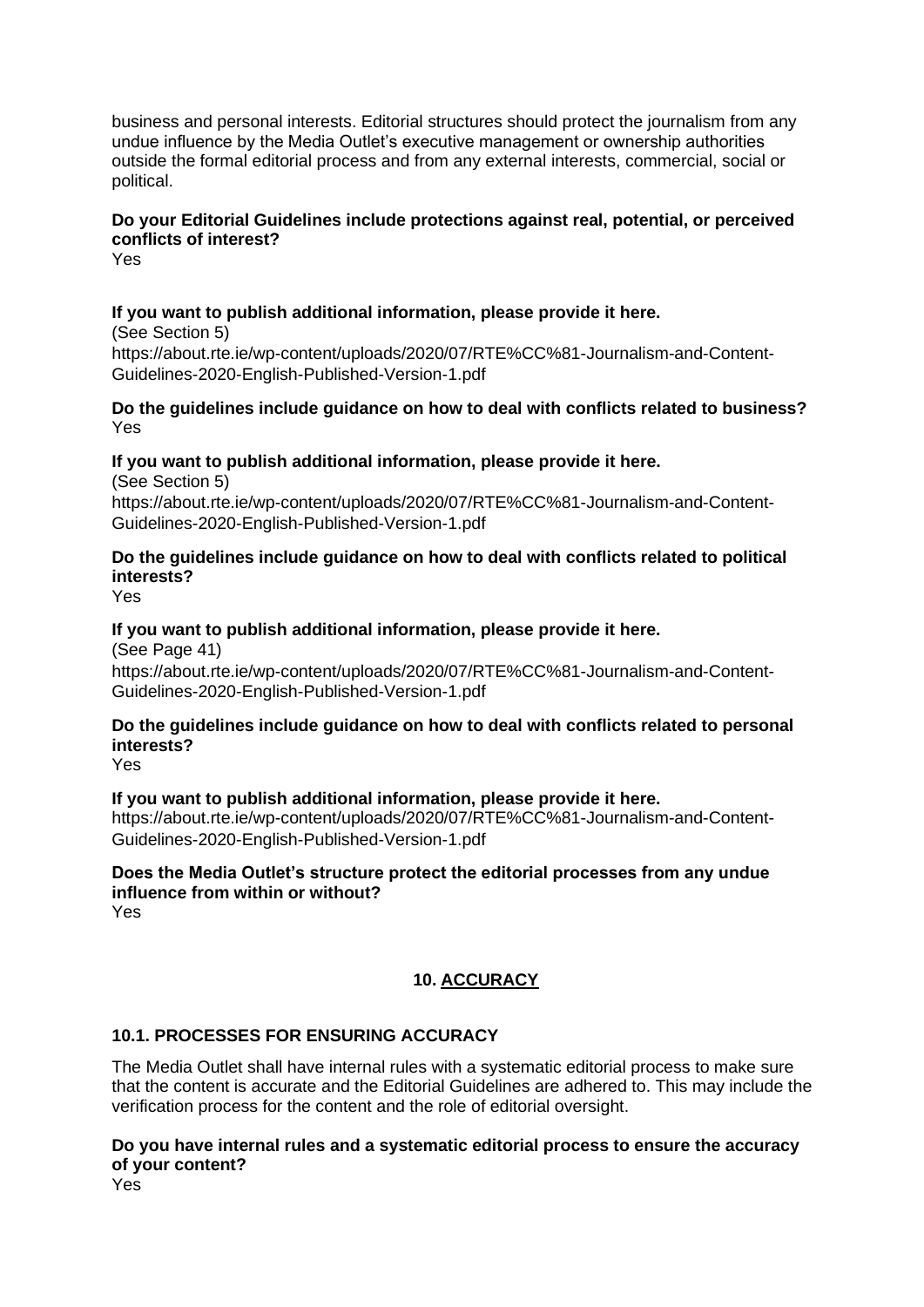### **If you want to publish additional information, please provide it here.**

https://about.rte.ie/wp-content/uploads/2020/07/RTE%CC%81-Journalism-and-Content-Guidelines-2020-English-Published-Version-1.pdf

**Do you have internal rules and a systematic editorial process to ensure that the Editorial Guidelines are adhered to?** Yes

**Do you have a verification process for content and the role of editorial oversight?** Yes

### **10.2. PROCESS REVIEW**

There shall be a mechanism for the periodic review of the editorial processes to ensure that they are in compliance with the Editorial Guidelines and that the accountability processes are effective and being used to support them.

**Do you have a mechanism for periodic review of the effectiveness of the implementation of your Editorial Guidelines in your editorial processes?** Yes

**Is your accountability mechanism (internal or external) subject to periodic review?** Yes

### **10.3. STATISTICS AND EXTERNAL CONTENT**

Statistics and external photographs/video/audio content should be sourced and verified.

**Do your Editorial Guidelines require that statistics should be sourced and verified?** Yes

**Do your Editorial Guidelines require that external photographs/video/audio content should be sourced and verified?**

Yes

### **10.4. IDENTIFICATION OF JOURNALISTS, AGENCIES**

Principle and secondary authors should be identified, or if not, then recorded via publishing mechanisms, so that this information can be accessed if there is a query. This includes any news agency material subscribed to by the Media Outlet. Any details of individuals should be subject to the legal requirements of data protection and security considerations.

**Are the Individual Journalists (including external sources) identified, for example through a byline, or recorded in publishing mechanism so that this information can be accessed?**

Yes

**Is all News Agency material used by the Media Outlet recorded and tracked?** Yes

### **10.5. LOCATION REPORTING**

In news reporting, it should be clear to any reader or audience where a report is being written from, and if it includes location reporting. Where location reporting is constrained due to the mechanism or conditions of the facilitation this should be identified, e.g. an embed with an official army or independent travel with local militias. This may also include occasions where the reporting has been facilitated by a commercial, NGO or governmental organisation and labelling is necessary for transparency.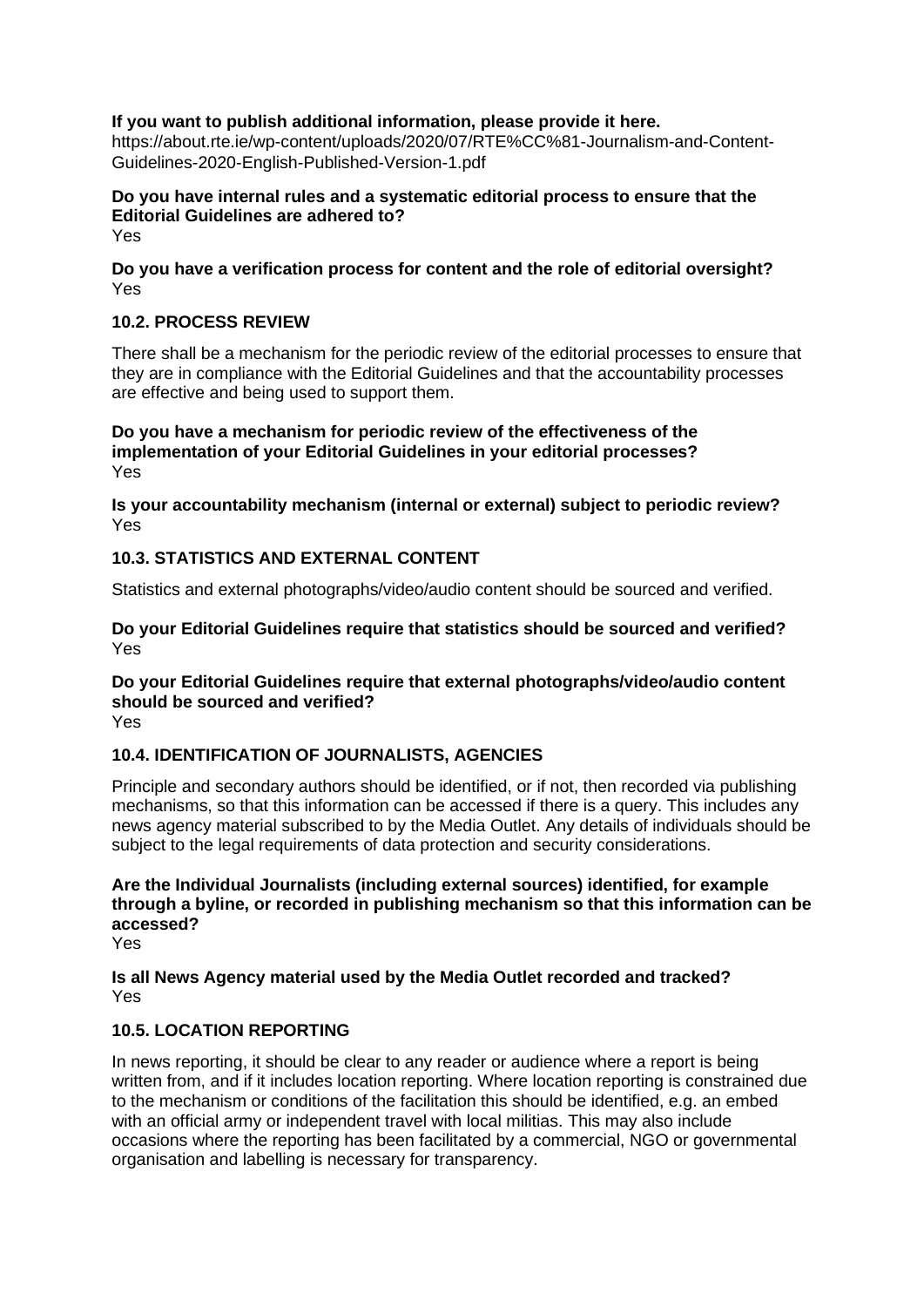**Is location reporting identified in your content?** Yes

#### **Do your Editorial Guidelines ensure that any constraint on location reporting be explained in the report or in the context of its publication?** Yes

### **Do your Editorial Guidelines require transparency where a location report has been facilitated by an external body?**

Yes

### **10.6. AUTOMATICALLY GENERATED CONTENT**

News content generated, wholly or partly, automatically by means of algorithmic processes (such as but not limited to text generating systems, bots or artificial intelligence) shall be clearly indicated.

# **Do you publish any content that is automatically generated?**

No

### **10.7. ALGORITHMIC DISSEMINATION AND CURATION**

A Media Outlet shall indicate its policy on the use of algorithms for news content dissemination or curation and its adherence to best practice requirements from regulatory or advisory bodies.

#### **Do you use any algorithms for the dissemination or curation of content?** No

### **10.8. TREATMENT OF EXPLICIT CONTENT**

Editorial processes shall ensure the ethically appropriate treatment of violent and explicit content, of content which features children or other vulnerable people, and of live content. **Do your Editorial Guidelines ensure the ethically appropriate treatment of violent and explicit content?**

Yes

### **If you want to publish additional information, please provide it here.**

See section 12.3 Language, Violence and Sex https://about.rte.ie/wp-content/uploads/2020/07/RTE%CC%81-Journalism-and-Content-Guidelines-2020-English-Published-Version-1.pdf

#### **Do your Editorial Guidelines ensure the ethically appropriate treatment of content which features children or other vulnerable people?** Yes

**If you want to publish additional information, please provide it here.** https://about.rte.ie/wp-content/uploads/2020/07/RTE%CC%81-Journalism-and-Content-Guidelines-2020-English-Published-Version-1.pdf

### **Do your Editorial Guidelines ensure the ethically appropriate handling of live content?** Yes

### **If you want to publish additional information, please provide it here.**

https://about.rte.ie/wp-content/uploads/2020/07/RTE%CC%81-Journalism-and-Content-Guidelines-2020-English-Published-Version-1.pdf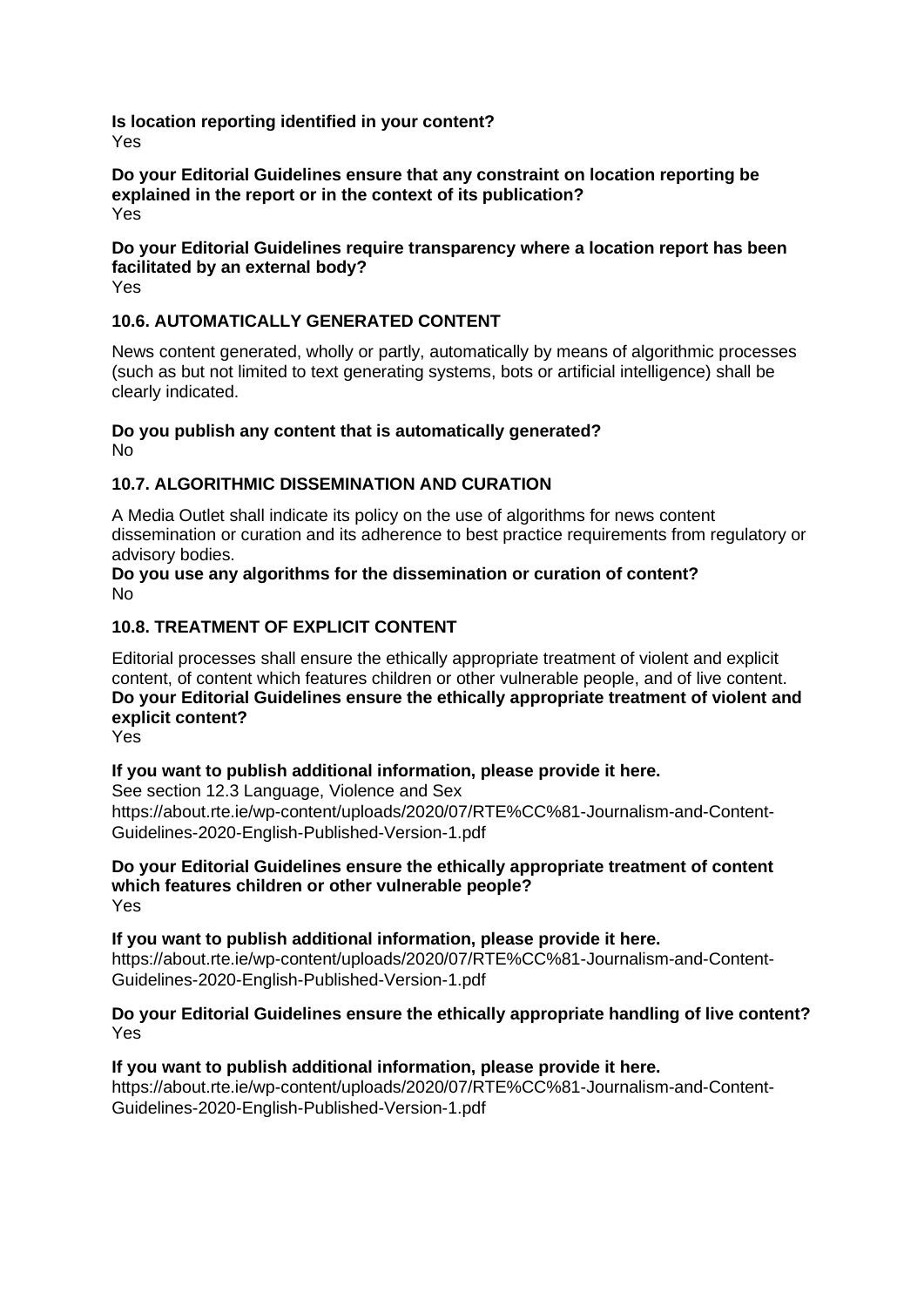## **11. RESPONSIBILITY FOR CONTENT PROVIDED BY THE GENERAL PUBLIC**

### **11.1. USER GENERATED CONTENT/EYEWITNESS NEWS**

A Media Outlet shall ensure that the same principles of checking for accuracy, legal, and ethical compliance are applied to journalistic content sourced from the general public (UGC or Eyewitness News content) as with all content it publishes.

**Does your Media Outlet publish any content that comes not from staff or freelancers but from external sources such as readers/viewers?** Yes

**Does your Media Outlet have set structures to ensure the checking of externally sourced material undergoes the same principles as that created entirely by its own journalists?**

Yes

### **11.2. EDITORIAL GUIDELINES FOR UGC/EYEWITNESS NEWS**

There should be specific categories within the Media Outlet's Editorial Guidelines for dealing with User Generated Content (UGC) or Evewitness News and these should be publicly accessible. In relation to this type of content the guidelines shall indicate the verification process to be used, how the content should be published with any labelling required and include guidance on dealing with the content providers in a responsible manner.

### **Do your Editorial Guidelines also include provisions for externally-submitted material?**

Yes

**Are there Editorial Guidelines dealing with UGC/eyewitness news content?** Yes

**Do they include details on the verification processes to be used for this content?** Yes

**If you want to publish additional information, please provide it here.** https://about.rte.ie/wp-content/uploads/2020/07/RTE%CC%81-Journalism-and-Content-Guidelines-2020-English-Published-Version-1.pdf See page 7

**Do they include guidance on the appropriate labelling of such content?** Yes

**Do they include guidance on dealing with the providers of such content in a responsible and ethical manner?** Yes

**If you want to publish additional information, please provide it here.** Page 7 Journalism Guidelines

https://about.rte.ie/wp-content/uploads/2020/07/RTE%CC%81-Journalism-and-Content-Guidelines-2020-English-Published-Version-1.pdf

### **11.3. OPINION GUIDELINES**

In relation to opinion or comment pieces the guidelines should set clear requirements of the ethical principles expected which may include but is not limited to prohibition of comment due to defamation, privacy, hate speech and harassment. The Media Outlet should make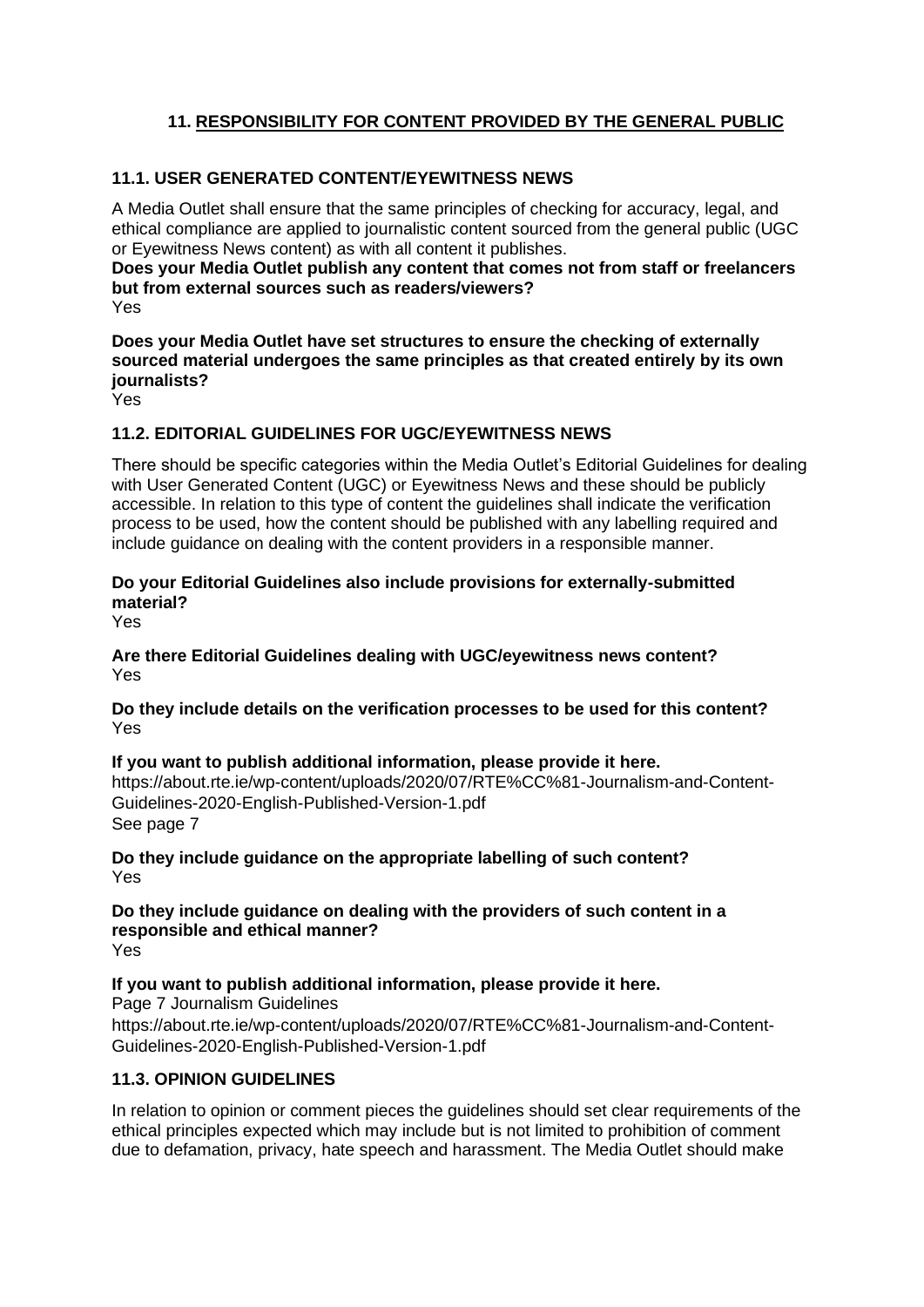clear its policy on the moderation of such content, whether it is pre or post publication, and its policy on take-down, notice and appeal provisions.

**Do your Editorial Guidelines also include provision for ensuring comment material is free from defamation?**

Yes

**Do your Editorial Guidelines also include provision for ensuring comment material is free from invasions of privacy?**

Yes

**Do your Editorial Guidelines also include provision for ensuring comment material is free from hate speech?** Yes

**Do your Editorial Guidelines also include provision for ensuring comment material is free from harassment?** Yes

**Is it clear to the public whether your Media Outlet's moderation of such comment is pre- or post-publication?** Yes

**Does this policy allow for the removal of offending material?** Yes

### **12. RESPONSIBILITY FOR SOURCES**

A Media Outlet shall ensure that the sources used for its journalism are dealt with responsibly and their anonymity protected when justified.

### **12.1. ANONYMITY**

The procedures for granting anonymity to sources shall be covered by the Editorial Guidelines. The reason for anonymity should be clarified for the public.

### **Are there guidelines on the procedures to be followed for granting anonymity to sources?**

Yes

**Are the reasons for granting anonymity made clear to the public?** Yes

#### **If you want to publish additional information, please provide it here.** Journalism Guidelines page 8

https://about.rte.ie/wp-content/uploads/2020/07/RTE%CC%81-Journalism-and-Content-Guidelines-2020-English-Published-Version-1.pdf

### **12.2. PRIVACY RIGHTS**

Editorial guidelines should protect the privacy rights of individuals and their safety.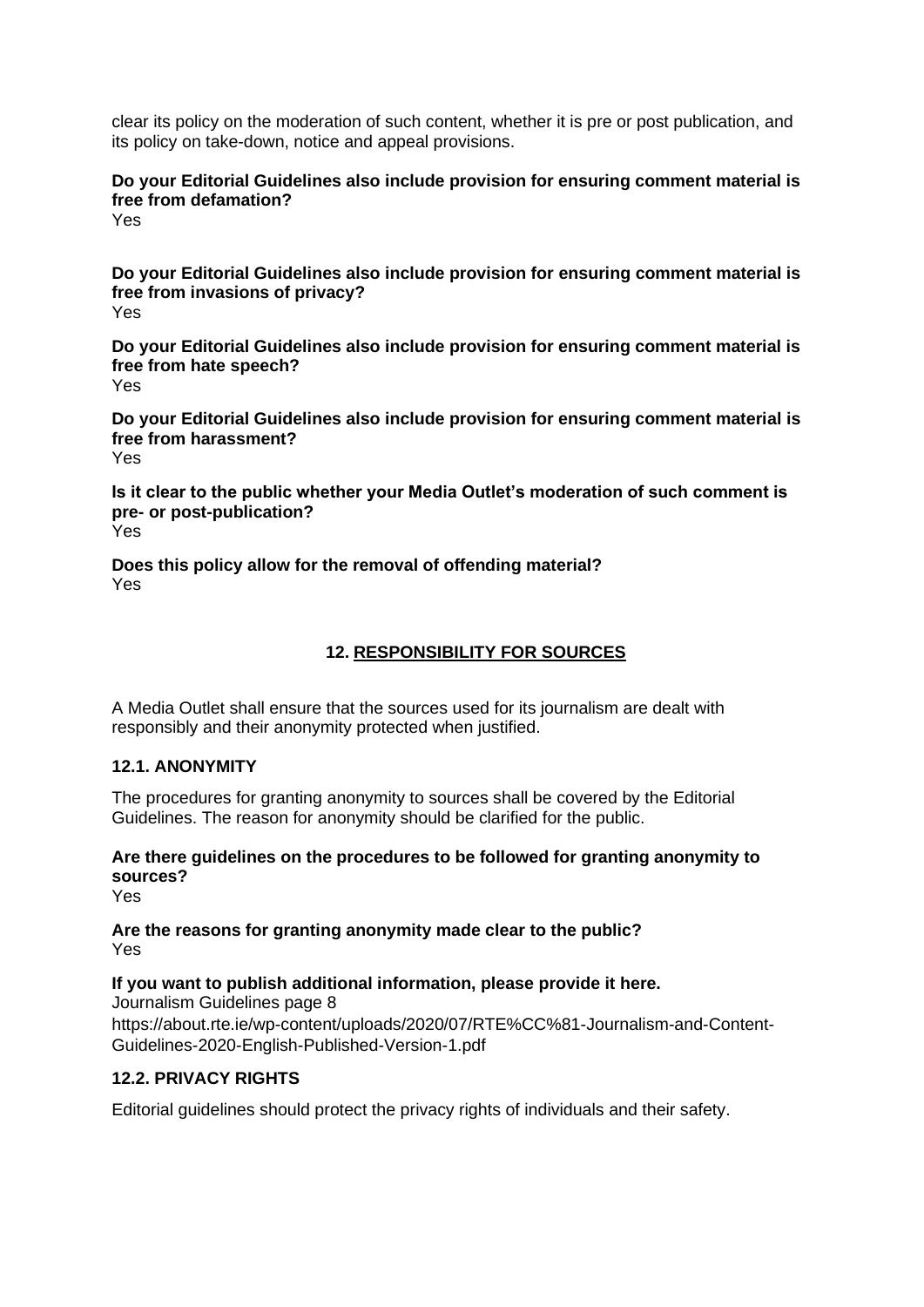# **Are there guidelines to ensure that the privacy rights and safety of individuals are protected in your journalistic activity?**

Yes

### **If you want to publish additional information, please provide it here.**

See section 6. https://about.rte.ie/wp-content/uploads/2020/07/RTE%CC%81-Journalismand-Content-Guidelines-2020-English-Published-Version-1.pdf

### **12.3. INDEPENDENCE AND SOURCES**

There should be guidelines on establishing relations with sources which protect the independence of the journalism.

### **Are there guidelines to ensure the independence of journalism relative to the sources for content?**

Yes

### **If you want to publish additional information, please provide it here.**

See section 5 Editorial Integrity and Independence https://about.rte.ie/wp-content/uploads/2020/07/RTE%CC%81-Journalism-and-Content-Guidelines-2020-English-Published-Version-1.pdf

### **12.4. DIVERSITY OF SOURCES**

Editorial guidelines should ensure that a diversity of sources are consulted in producing journalistic content with adequate time for response.

### **Do the guidelines ensure that a diversity of sources is used in the production of your journalistic content?**

Yes

# **13. PROFESSIONALISM FOR AFFILIATIONS**

### **13.1. SPONSORED CONTENT POLICIES**

Professional journalism principles shall have clear and distinct editorial practices in distinguishing advertising and sponsored content, commercial or commissioned, from editorial content independently produced by the Media Outlet.

### **Do your Editorial Guidelines have specific policies for distinguishing commercial or sponsored content?**

Yes

### **If you want to publish additional information, please provide it here.**

See Section 18 - Advertising, Sponsorship and Product Placement . https://about.rte.ie/wp-content/uploads/2020/07/RTE%CC%81- Journalism-and-Content-Guidelines-2020-English-Published-Version-1.pdf

### **13.2. SPONSORED CONTENT INDICATORS**

In Media Outlets, sponsored content shall be clearly identified with the words content 'sponsored by', 'paid by' or other explicit and easy to understand terms. Particular care should be taken in distinguishing so called 'native' content (where the item is sponsored but is published or broadcast next to ordinary editorial content) from its surrounding material.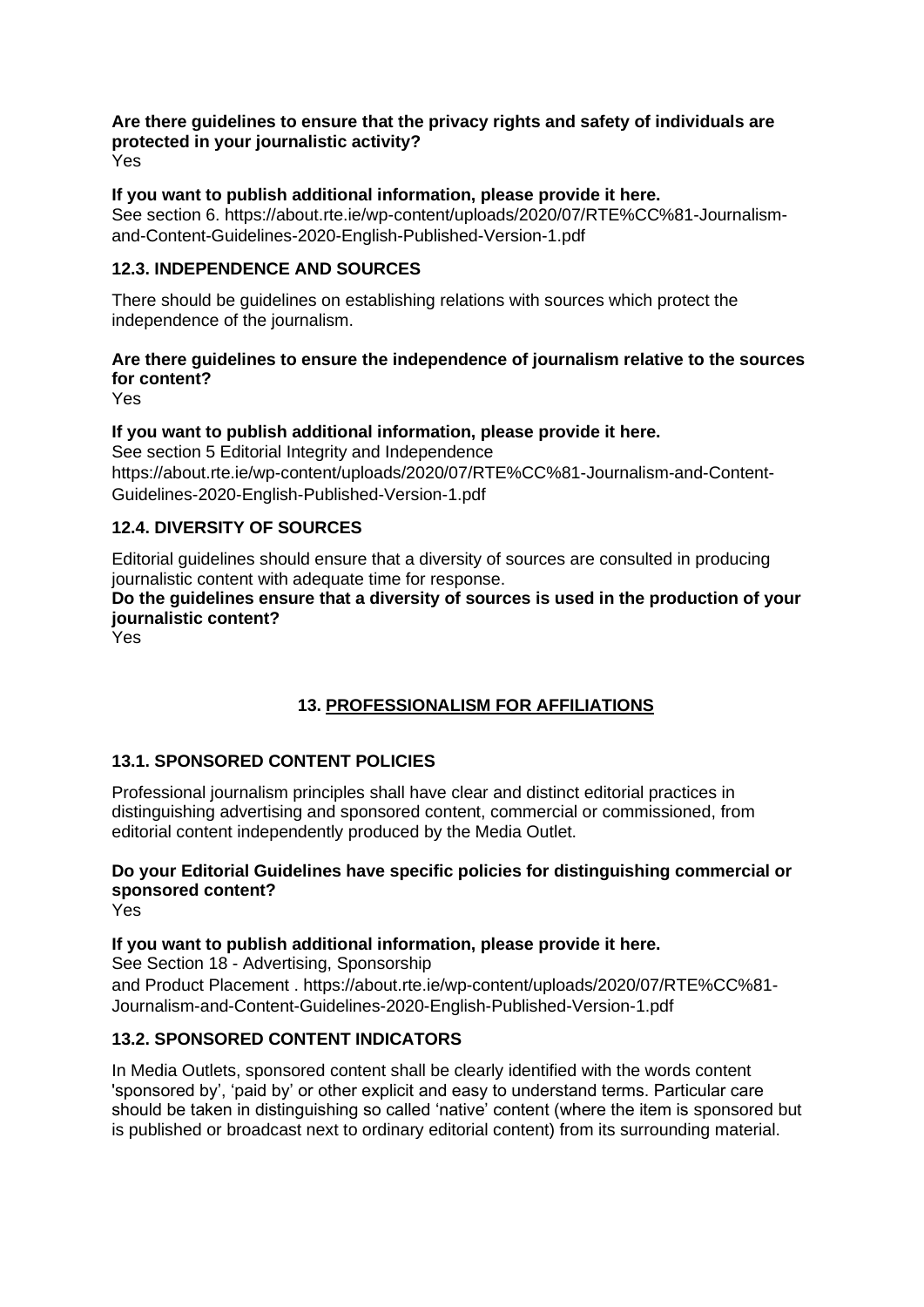#### **Do you publish any sponsored content?** Yes

### **Do your Editorial Guidelines require all sponsored content to be clearly labelled or otherwise made clear?**

Yes

#### **Do your Editorial Guidelines require sponsored content to be labelled and made clearly distinguishable from your own content?** Yes

### **13.3. SEPARATION OF NEWS AND OPINION**

Editorial Guidelines shall ensure that there is a clear distinction between news content and opinion and between news content and other content provided by an external nonjournalistic body by requiring labelling or an equivalent mechanism.

# **Do your Editorial Guidelines require a clear distinction to be made between news content and opinion content?**

Yes

**Do your Editorial Guidelines require a clear distinction to be made between news content and commercial content?** Yes

**Do you in editorial practice or in Editorial Guidelines require a clear distinction to be made between news content and content supplied by an external non-journalistic body?**

Yes

# **14. INTERNAL ACCOUNTABILITY**

### **14.1. DEALING WITH INACCURACIES**

There shall be a systematic editorial structure in the Media Outlet to ensure that any inaccuracies in its content are corrected in a timely and transparent manner. This shall include a clear process to allow potential errors to be communicated to the Media Outlet by the public and those with knowledge of the story and for assessing and dealing with the claims.

**Do you have a clear process to allow potential errors to be communicated to the Media Outlet by the public?**

Yes

**Do you publish that process?** Yes

### **What is the URL where it can be seen? Or, where is it seen next to each bit of Content?**

See section 14 on Accountability page 32 https://about.rte.ie/wp-content/uploads/2020/07/RTE%CC%81-Journalism-and-Content-Guidelines-2020-English-Published-Version-1.pdf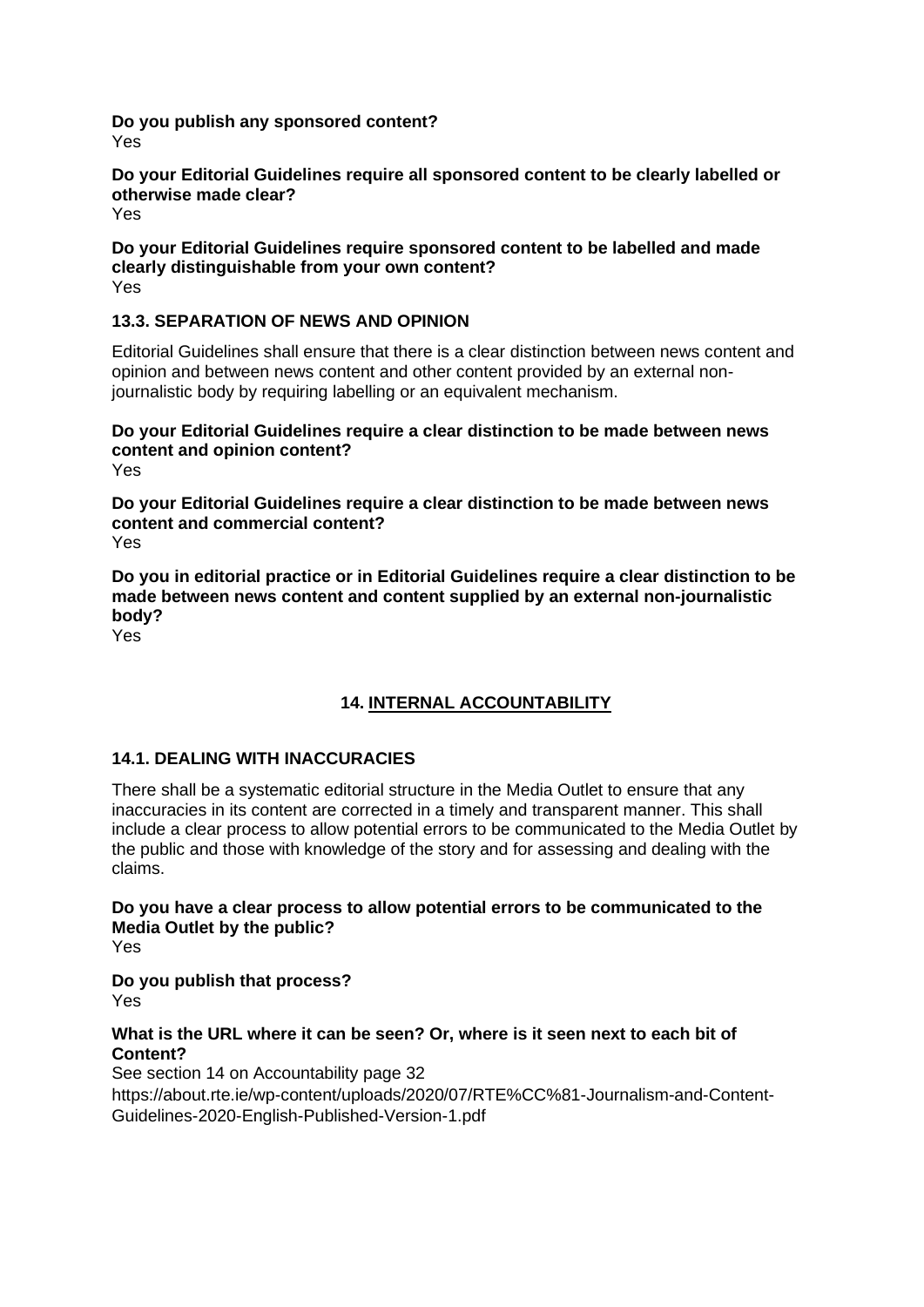**Do you have a clear process to allow potential errors to be communicated to the Media Outlet by those with direct involvement in the story?** Yes

**Do you have a clear process for assessing and dealing with the claims?** Yes

**Is there a systematic editorial structure in the Media Outlet to ensure that any inaccuracies in its content are corrected in a timely and transparent manner?** Yes

### **14.2. PUBLISHING CORRECTIONS**

In particular, in relation to inaccuracies, a Media Outlet shall adopt good practice for correcting inaccuracies, such as making a clear indication of the correction in a similarly prominent place and manner as the original version, such as the same URL or in similar time and format of broadcast.

**Does your Media Outlet guarantee the publication of the correction of all significant inaccuracies and errors in a similar place and manner as the original version, such as the same URL or in similar time and format of broadcast?** Yes

### **14.3. CONTACT AND PROCESS FOR COMPLAINTS**

A Media Outlet shall have a designated person and/or contact information in place for complaints. A process shall exist for members of the public to open a dialogue with the organisation in the event of potential breaches of its journalism principles or Editorial Guidelines. This information shall be easily available.

**Does your organisation have a designated contact in the event of complaints about potential breaches of its journalism principles or Editorial Guidelines?** Yes

**If you want to publish additional information, please provide it here.** complaints@rte.ie

**Does your organisation have a designated process for the public to open a dialogue with you regarding potential breaches of its journalism principles or Editorial Guidelines? (These may follow the Uniform Correction or Clarification act adopted by most U.S. States.)**

Yes

**Is that information clearly available?** Yes

**What is the URL of where this information is available? If it is not on a single page, describe where people can find it.** https://about.rte.ie/contact/complaints/

### **14.4. INTERNAL PROCESS FOR COMPLAINTS**

The Media Outlet shall have a clear procedure in place to ensure that all staff are aware of the process that must be followed when such a complaint is received. For example in larger Media Outlets, it must be known and accepted that the creator of a piece of journalism that is subject to such a complaint must escalate the issue to a designated third person. A Media Outlet shall ensure that complaints are addressed within the Media Outlet in a fair, reasonable and timely manner.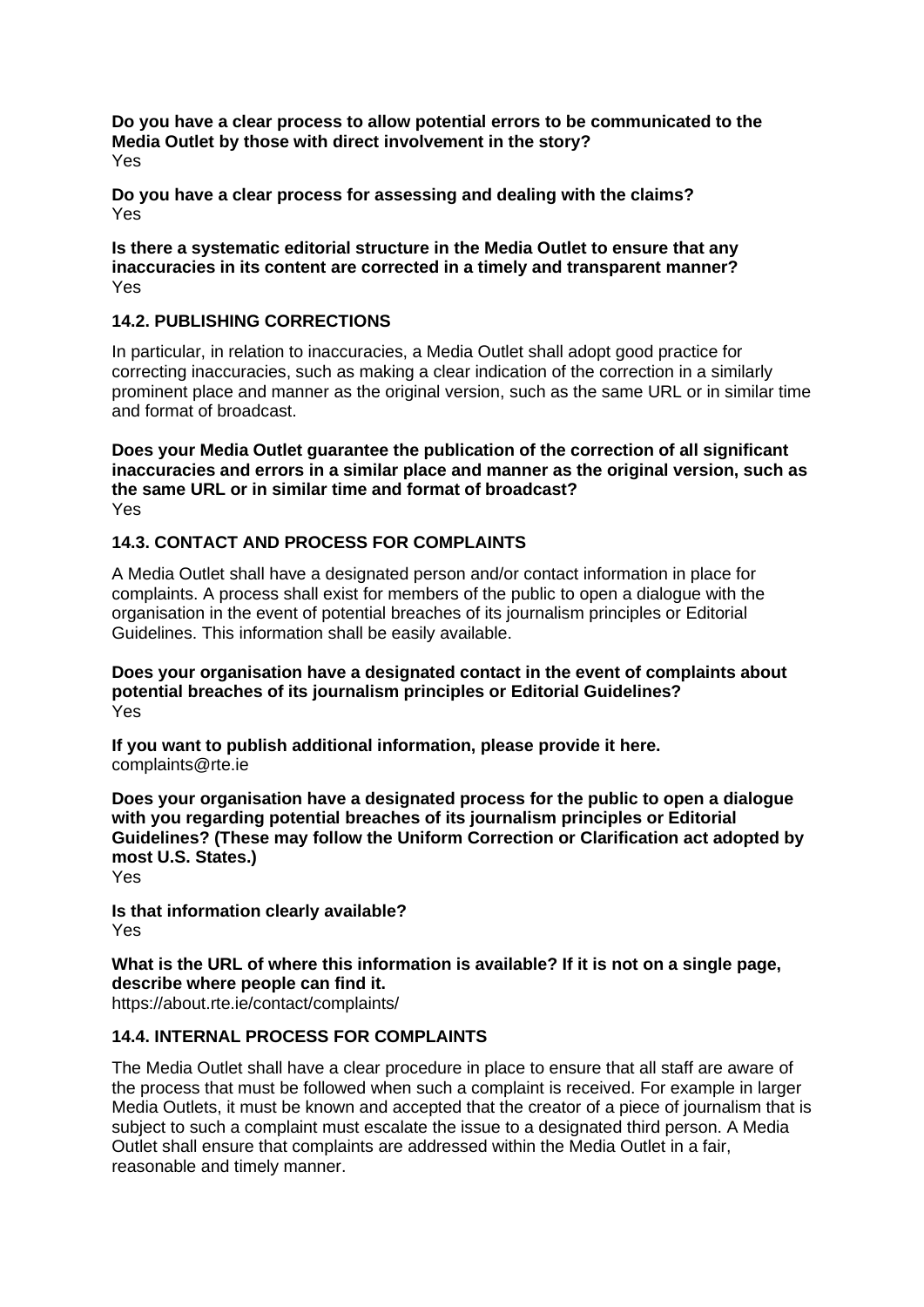**Are your staff (Employees and Freelance) aware of the process that must be followed in the event of such complaints?** Yes

**Are they aware that all such complaints must be brought to the attention of a senior member of staff (of organisations large enough to have a staff) not directly connected with the creation of the story?** Yes

**Is your Media Outlet committed to the resolution of any such complaints in a fair, reasonable and timely manner?** Yes

### **14.5. INDEPENDENCE OF OMBUDSPERSON**

Where a Media Outlet's internal accountability mechanism takes the form of an ombudsperson, that person may be appointed by the Media Outlet; but in this case there shall be a transparent process for his/her appointment and the ombudsperson's independence shall be protected to ensure that he/she cannot be removed from the position simply for challenging journalistic or editorial decisions or actions.

#### **Does the Media Outlet have an Ombudsperson?** No

### **15. EXTERNAL ACCOUNTABILITY**

### **15.1. EXTERNAL OVERSIGHT**

Trust in the Media Outlet is enhanced if it is subject to a form of external accountability that is effective and independent. To this end where appropriate, a Media Outlet may wish to commit to an independent and effective form of external accountability for its journalism principles, which may take the form of an external ombudsperson, press or media council or statutory regulator.

### **Have you committed to a system or systems of external accountability for your editorial content?**

Yes

# **If the system is not in the above list, add it here with a URL.**

www.bai.ie

# **15.2. COMPLIANCE WITH EXTERNAL ACCOUNTABILITY**

Where a Media Outlet commits to a form of external accountability, it shall comply with any guidance, structures or best practice directions issued by that body.

#### **Is your Media Outlet committed to comply with any directions or guidance issued by the external accountability body to which you subscribe?** Yes

### **15.3. ABSENCE OF EXTERNAL OVERSIGHT**

External accountability is not always possible due to the absence of such mechanisms in many countries or a lack of confidence in the efficacy, independence or trustworthiness of existing mechanisms. Where this is the case it may be helpful for the Media Outlet to state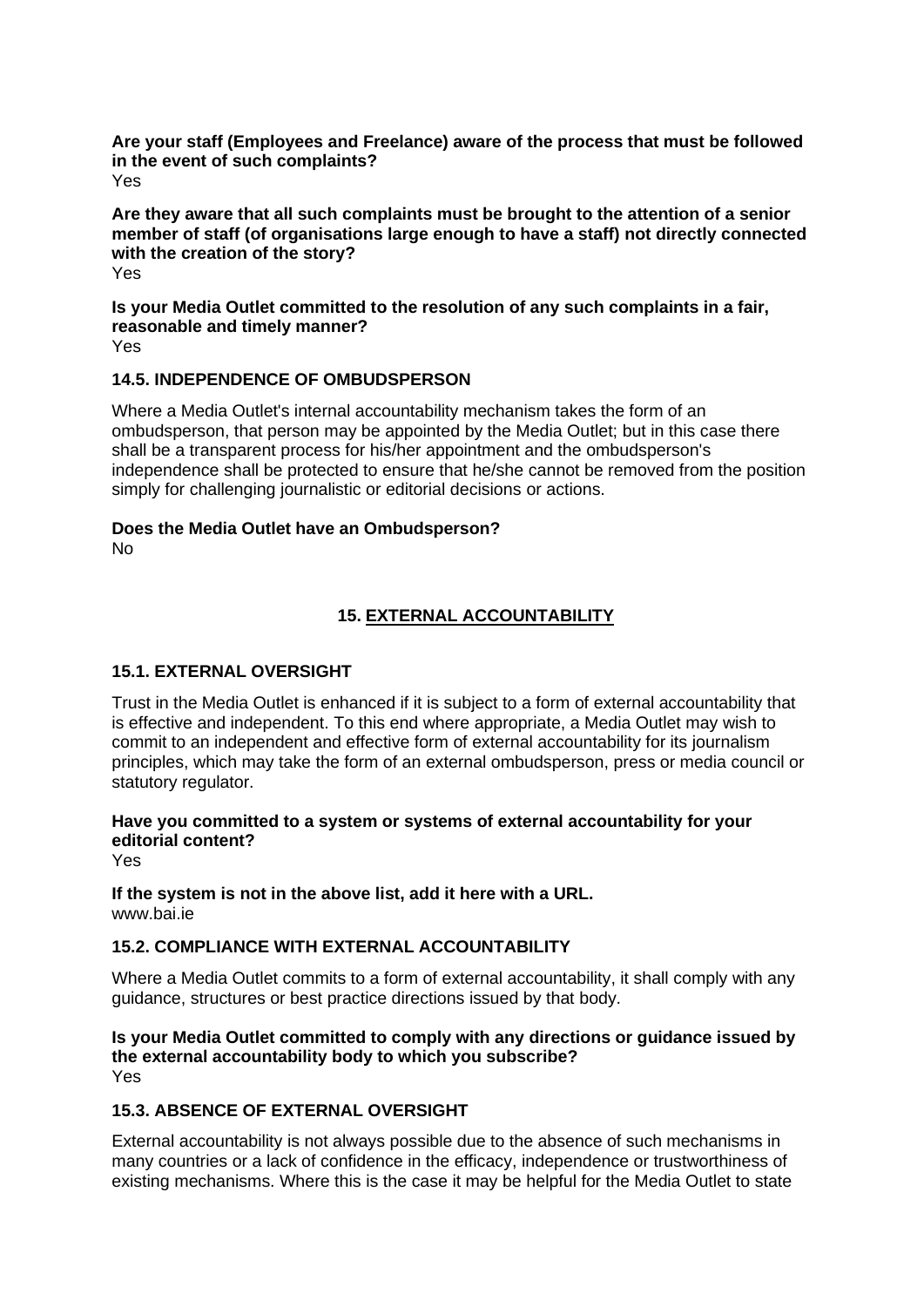the reasons for non-compliance, taking into account the legal requirements applicable to particular media. The Media Outlet may in certain cases align with other media entities to participate in a more appropriate mechanism.

#### **Is your Media Outlet subject to an external regulatory mechanism for content that you find it not possible to comply with?** No

### **15.4. CONTACT DETAILS OF EXTERNAL ACCOUNTABILITY BODIES**

Where a Media Outlet commits to a form of external accountability, it shall publicise the process by which the public can contact that body to complain about potential breaches of its Editorial Guidelines in a manner that is easily accessible for all.

# **Are the mechanisms for the public to complain about breaches of your Editorial Guidelines to an external body publicly available?**

Yes

**What is the link?** www.bai.ie

### **15.5. OTHER ASSOCIATIONS**

The Media Outlet may publicly list its membership of all bodies that require members to adhere to published guidelines, standards or norms to maintain status in that organisation. Best practice is to publish which groups a Media Outlet is a member of, listing the names and contact details.

**Do you belong to any other bodies that require members to adhere to published guidelines, standards or norms to maintain status in that organisation?** N/A

### **16. PROFESSIONALISM IN THE MEDIA OUTLET**

### **16.1. RECRUITMENT AND TRAINING**

There shall be professional guidelines for the recruitment and training of editorial staff. This includes responsibilities for implementing diversity policy and staff welfare. Recruitment policy, (use of open competition etc.) and staff welfare principles should be publicly available.

**Do you have guidelines for the recruitment and training of editorial staff?** Yes

#### **Do those guidelines contain a diversity policy?** Yes

### **If you want to publish additional information, please provide it here.**

We, both as an employer and broadcaster, promote equality in valuing the contribution of all people. As an employer, we recognise that encouragement of diversity and provision of equality of opportunity are essential to the efficiency and effectiveness of our work and to good relations among staff. We recognise that our workforce should reflect the diversity of our society.

# **Do those guidelines cover staff welfare?**

Yes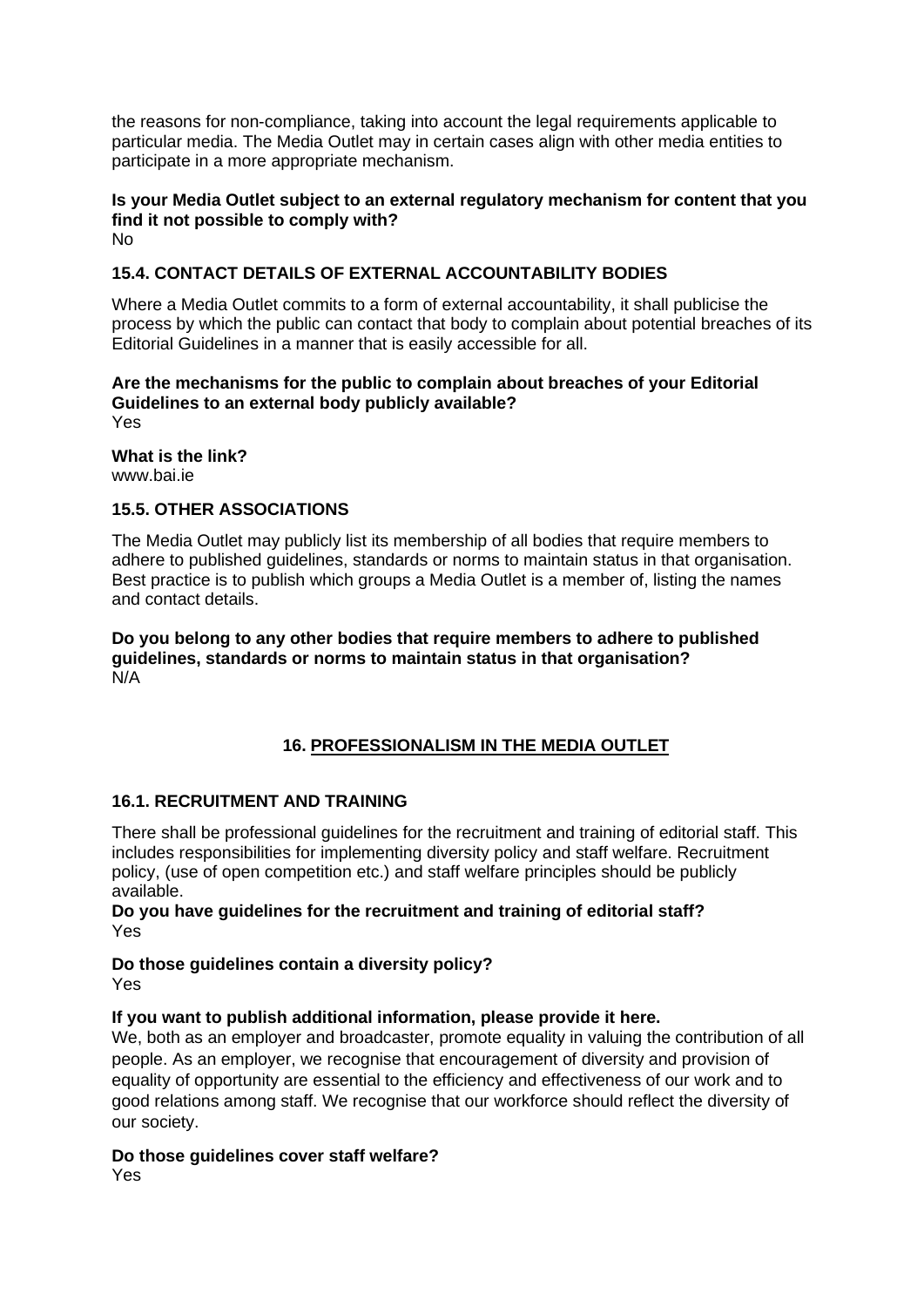### **If you want to publish additional information, please provide it here.**

RTÉ aims to be a good and supportive employer by providing a comprehensive package of benefits which are designed to provide a high degree of protection for staff throughout their working life with RTÉ and to assist in balancing the demands of work and personal life.

### Benefits Include

On-site professional childcare facilities Group life and salary protection schemes Defined Contribution Pension Scheme\PRSA Scheme RTÉ Credit Union on-site Availability of membership to RTÉ Sports & Social Club, including on-site gymnasium, squash courts and fitness classes Educational Support Scheme Enhanced annual leave benefit Staff support services Bus/Rail Tax Saver Scheme

**Are they publicly available?** Yes

### **What is the URL?**

https://about.rte.ie/working-with-rte/rte-as-an-employer/

### **16.2. WORKING CONDITIONS, CONTRACT POLICY AND LABOUR RELATIONS**

Journalistic principles and practice should be supported by the organisational environment including protection for journalistic integrity through adherence to labour laws and regulations, transparency of contract policy and freedom to organise. The duration or nature of the contract should not inhibit a journalist from operating in an ethical manner and the organisation structure should protect that principle.

**Do the regulations and guidelines for the employment of staff and engagement of contract journalists protect their editorial independence?** Yes

**Are your employees (including freelance) covered by legal contracts and insurance?** Yes

**Does your staff have the freedom to organise?** Yes

**Do you have an existing structure for social dialogue including a collective bargaining arrangement with appropriate trade unions?** Yes

### **16.3. STAFF WELFARE**

Responsibility for the welfare of staff and those contracted on a freelance basis should be an important part of a Media Outlet's role. Organisational Editorial Guidelines should be protective against any form of discrimination and supportive of equality of opportunity. It should ensure safety at work and in the working environment (including remote and online) and have guidelines, which support staff who have been exposed to material of a sensitive or upsetting nature or have suffered physical or psychological harm in the course of their work.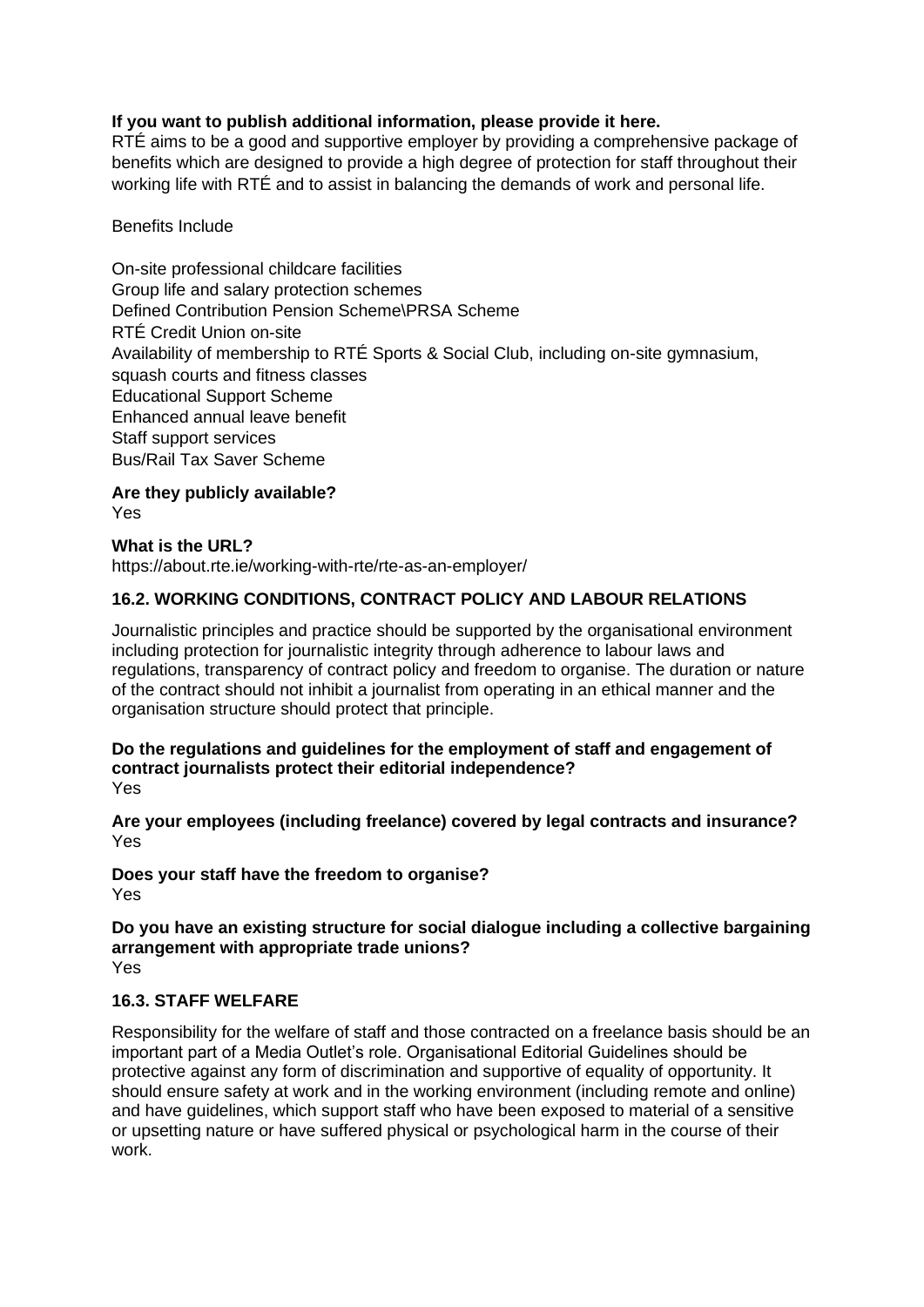### **Does your Media Outlet's rules and procedures protect against discrimination in the workplace?**

Yes

### **If you want to publish additional information, please provide it here.**

The provision of a safe and healthy working environment in which all employees are treated with dignity and respect, free from bullying, harassment, sexual harassment or racism is a central objective for RTÉ. RTÉ's Dignity and Respect policy supports this objective by making employees aware of what constitutes workplace bullying, harassment, sexual harassment and racism, and by providing a framework for dealing with complaints.

This policy is based on the following Codes of practice which issued under the Safety, Health & Welfare at Work Act 2005: the Industrial Relations Act, 1990: and the Employment Equality Act 1998- 2015 respectively. Advice and support is available to assist employees through the Employee Assistance Programme (EAP), Designated Contact Person (DCP) and Human Resources.

### **Does your Media Outlet's rules and procedures support equality of opportunity?** Yes

**If you want to publish additional information, please provide it here.** RTÉ is an equal employment opportunities employer and considers qualified candidates without regard to gender, sexual orientation, gender identity, age, social experience, race and ethnicity, disability, civil and family status, religious belief and membership of the Traveller Community.

### **17. TRAINING**

### **17.1. TRAINING IN EDITORIAL GUIDELINES**

A Media Outlet should have a structured mechanism to ensure that its employees or operators have full training in journalism principles, Editorial Guidelines and the demands laid down by legal and ethical compliance.

#### **Does your Media Outlet have a training programme for editorial staff that includes sections on the Editorial Guidelines and other legal and ethical issues?** Yes

### **17.2. CONTINUOUS TRAINING**

Its training process should be continuous to ensure content creators, including technical staff developing new editorial tools, are fully acquainted with changes in relevant laws or ethical requirements.

### **Is there refresher training available for significant changes in the law or guidelines?** Yes

### **17.3. SUPPORT AND ADVICE**

A Media Outlet should provide a support structure to ensure all its employees feel they can seek expert advice when necessary, for example when reporting court or legal proceedings.